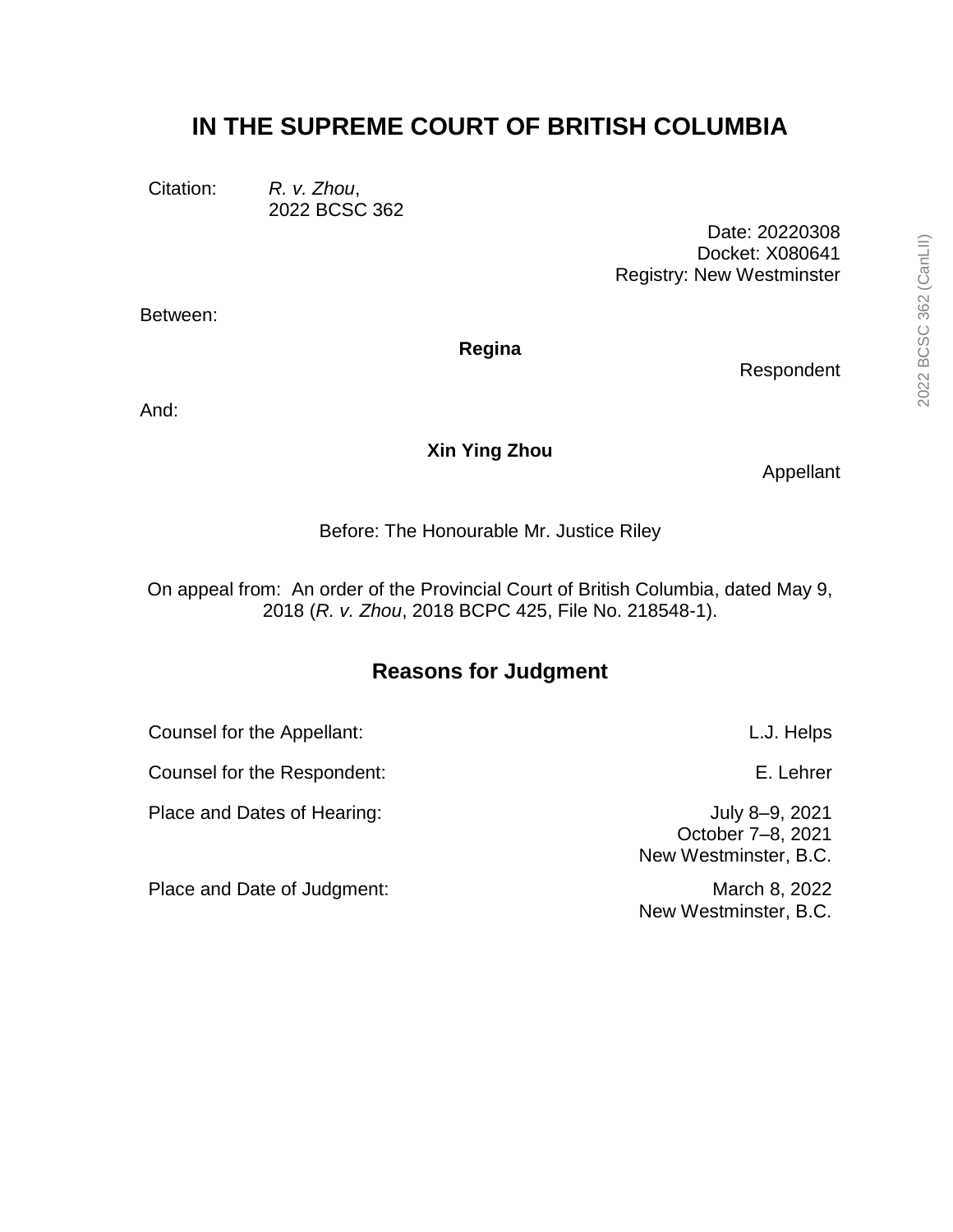# **Introduction**

[1] Following a trial in the Provincial Court of British Columbia, the appellant Ms. Zhou was convicted of an animal cruelty offence, namely causing, permitting, or allowing distress to a number of cats and dogs under her care at an acreage property in Surrey, British Columbia. The reasons for that decision are indexed as *R. v. Zhou*, 2018 BCPC 425. This is a summary conviction appeal, with the sole ground of appeal being an alleged miscarriage of justice based upon ineffective assistance of trial counsel.

# **Facts**

[2] Ms. Zhou was charged with a single count of causing, permitting, or allowing animals under her care to be in distress contrary to s. 9.1(2) of the *Prevention of Cruelty to Animals Act*, R.S.B.C. 1996, c. 372, between 6 February 2016 and 18 February 2016. The charge related to a number of cats and dogs under Ms. Zhou's care at an acreage property on Colebrook Road in Surrey.

[3] Ms. Zhou had previously been running an animal boarding business at a property on Partridge Crescent in Surrey, and had recently relocated her operation to the Colebrook Road property. It was described in evidence as a "large farm property", where Ms. Zhou kept animals in various rooms in a house, and two outbuildings referred to as the "cat barn" and the "dog barn".

[4] The Crown presented evidence about a number of interactions between Ms. Zhou and various officials with the Society for the Prevention of Cruelty to Animals ("SPCA"), municipal animal control officers, and veterinarians, in late 2015 and into 2016. Commencing in early 2016, these interactions were focused on the Colebrook Road property. On 16 February 2016, the SPCA obtained a warrant to search the property. The warrant was executed by SPCA Special Constable Thomson, assisted by several other SPCA officials, and a City of Surrey animal control officer. Dr. Walton, a veterinarian retained on contract by the SPCA, was also present. Ms. Zhou was on the property when the authorities showed up with the warrant.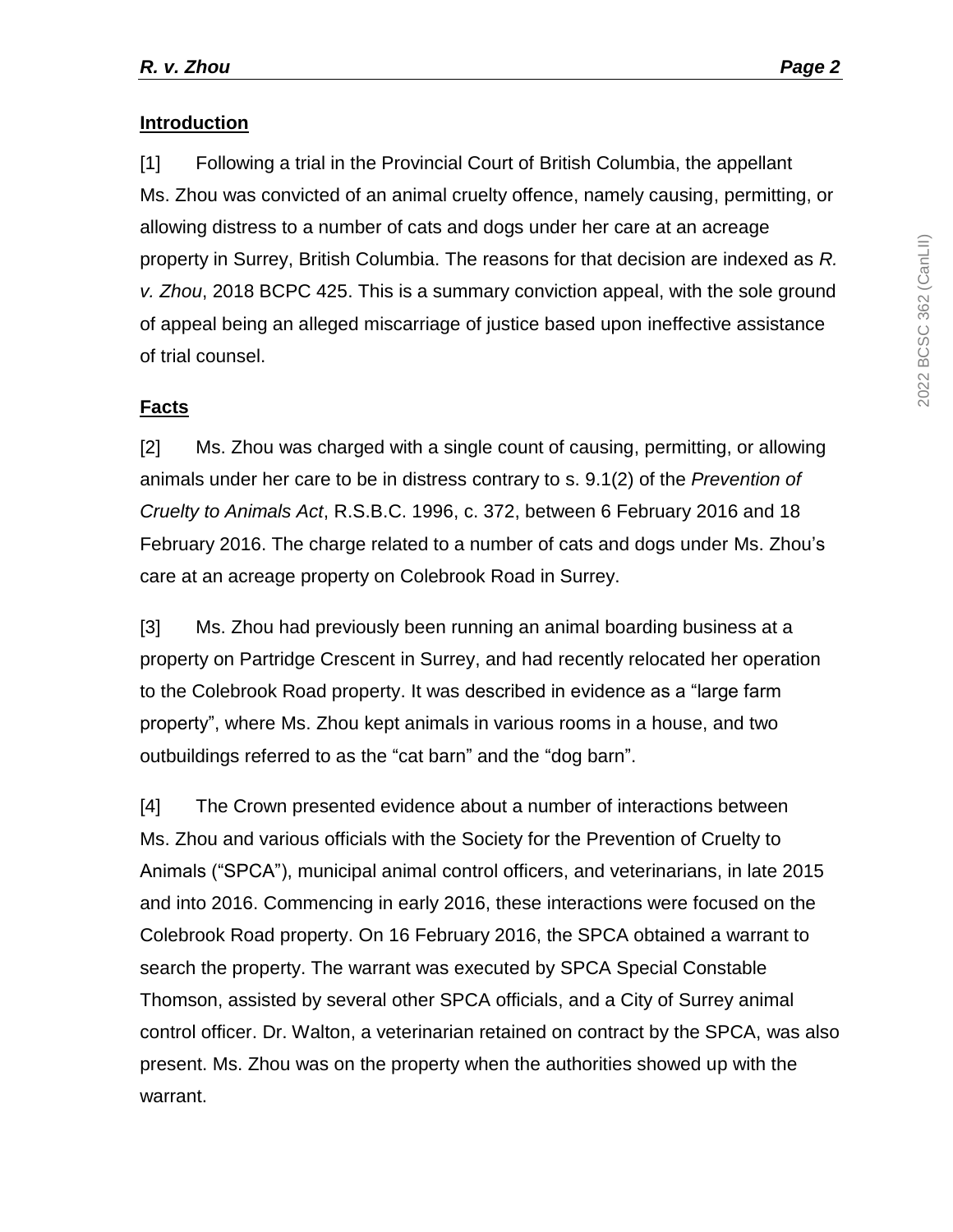[5] Acting under the warrant, the SPCA removed 69 cats and 15 or 16 dogs from the Colebrook Road property. The circumstances in which the animals were being kept at the property can be summarized as follows.

[6] The main house was noted to have animal feces on the floor throughout. There were animals in at least five different rooms, specifically: (i) two adult cats and some kittens in a small furnace room with no ventilation; (ii) at least seven adult cats, a number of kittens, a small dog, and some pups in the attic; (iii) a cat and some kittens in the laundry room; (iv) a dog in a crate in a bathtub; and (v) a dog under the bed in a bedroom.

[7] The conditions in the attic were particularly deplorable. It had no windows, no natural light, and only one light fixture in the ceiling which appeared to be off when the authorities first entered this part of the house. The entire space was very hot, the ventilation was poor, and there was a strong smell of urine and feces throughout. Half of the floor was covered with linoleum, and the other half consisted of rows of exposed insulation. There was one kennel housing a mother cat and some kittens, and another kennel housing a small dog and some pups. There were six other adult cats and some more kittens roaming around on the insulation. One of the cats was curled up in a ball in the insulation, emaciated, with visible signs of discharge from its eyes and nose. This particular cat, referred to at various points in the trial as Peter the cat, ultimately had to be euthanized. None of the Crown witnesses were able to say how long the animals had been in the attic prior to the search.

[8] The cat barn appeared to have been a former horse stable, with eight stalls that had been converted into separate rooms, four on each side. There was a pervasive smell of urine, feces, and chemical cleaners throughout the building. There was negligible heat available in this structure, and the bedding in the cat rooms was damp. There appeared to be spaces for six to eight cats in each room. At least 20 cats were noted to have eye and nasal discharge; they were sneezing, coughing, and shaking their heads. One cat was laying next to a puddle of vomit.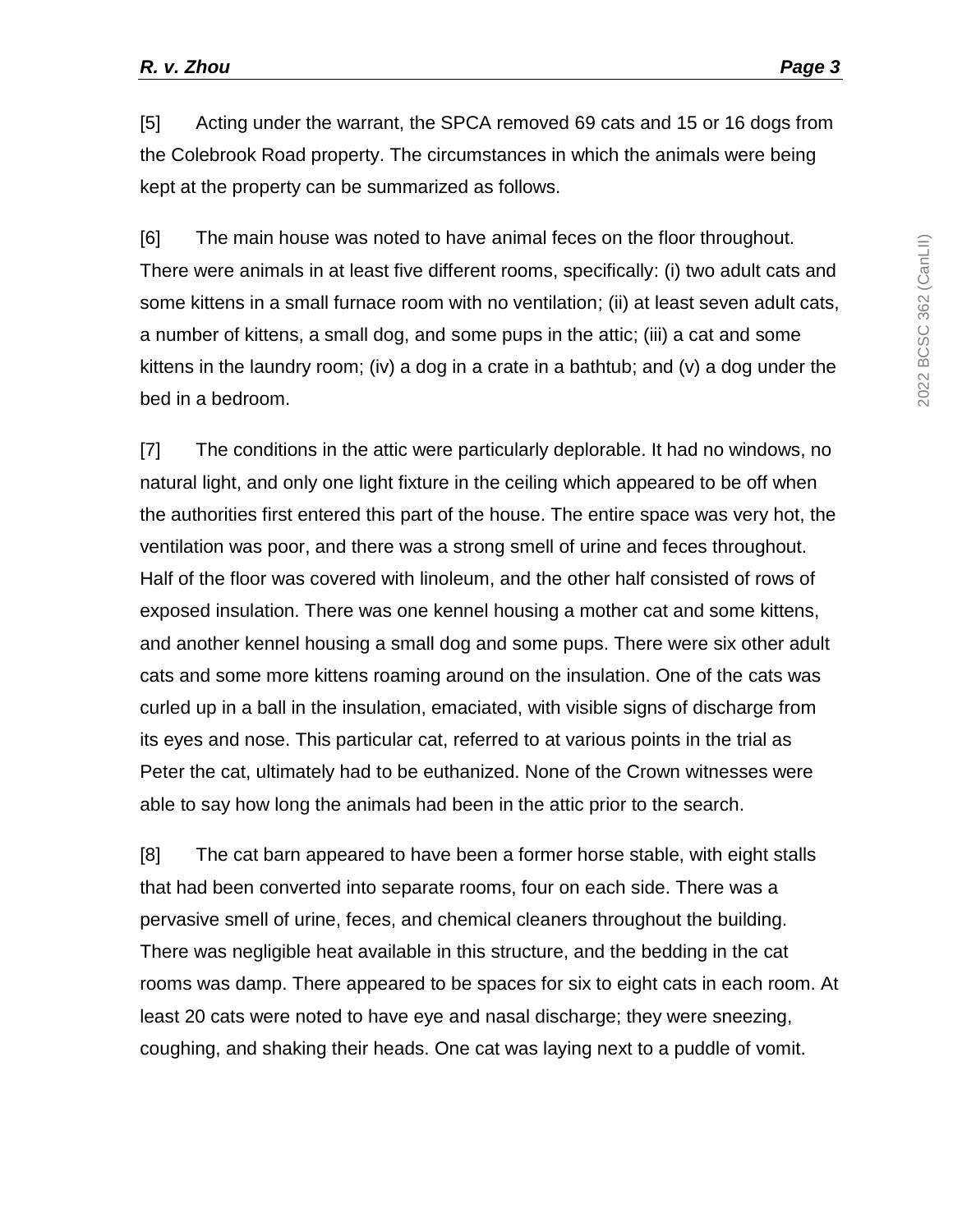The attending veterinarian noted inadequate ventilation, and signs of fecal contamination that would contribute to gastro-intestinal illness.

[9] The dog barn had no lighting and no bedding. Those involved in the search made observations of mouldy feces on the floor in the back of the building. There were four dogs inside the barn, and four others in an "in-out" area connected to the building.

[10] The Crown called evidence from three veterinarians, specifically Dr. Gordon, Dr. Walton, and Dr. Brar. The trial judge recognized each of these witnesses as an expert in various aspects of veterinary medicine for cats and dogs. This evidence was an important aspect of the case against Ms. Zhou at trial, and the evidence of one of the experts in particular, Dr. Brar, is a focal point of Ms. Zhou's appeal. For these reasons, I will review the evidence of these three witnesses in some detail.

[11] Dr. Gordon had been a licenced veterinarian since 2005 and worked for the SPCA, supervising some 36 SPCA-run animal shelters across British Columbia. Dr. Gordon testified about some prior dealings with Ms. Zhou at the Partridge Crescent property, but the bulk of her evidence related to her examination of the animals removed from the Colebrook Road property pursuant to the search warrant on 16 February 2016. Dr. Gordon testified that of the 75 samples taken from different animals to test for ringworm, there were 71 positive results, meaning those animals were either infected or had contaminated coats. Dr. Gordon later clarified that approximately one-third of these animals had visible hair loss, consistent with actual ringworm infection. Of the 69 cats removed from the property, approximately 50% had upper respiratory tract infections, 20% had herpes, and 27% were infected with calicivirus. Dr. Gordon opined that the level of illness in these animals was noticeably higher than in the general population, and higher than any other largescale animal investigation in which Dr. Gordon had been involved during her time with the SPCA. Dr. Gordon further opined that the hygiene, biosecurity, and enrichment needs of all of the cats removed from the Colebrook Road property were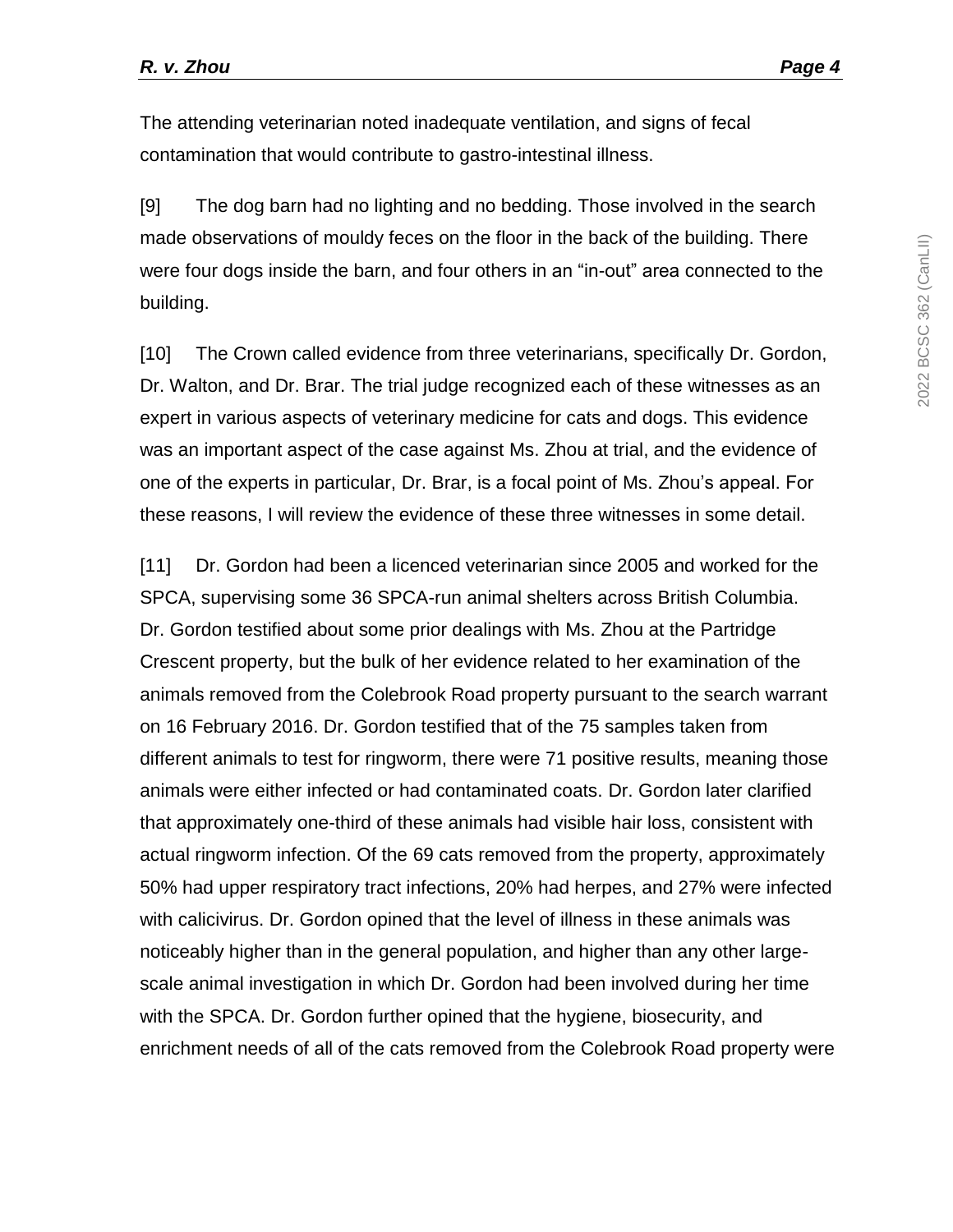not being met. With respect to the dogs, eight of the 15 or 16 dogs removed from the property had gastrointestinal parasites.

[12] Dr. Walton had been a licensed veterinarian since 2000, operated his own veterinary hospital at which 90% of his practice related to dogs and cats, and also performed contract work for the SPCA. It was in that capacity that Dr. Walton attended the Colebrook Road property on 16 February 2016 to observe the condition of the property, inspect the animals, and triage any treatment needs.

[13] In addition to his evidence about the state of the property on the date of the SPCA search, Dr. Walton gave opinion evidence about two cats that had to be euthanized. One of these was a kitten, a matter of weeks old, with a fatal congenital defect. The other was the cat referred to by Dr. Walton as the "A1 cat", which the trial judge ultimately found to be the same cat referred to by Ms. Zhou as Peter. This cat was found curled up in a ball on the exposed insulation in the attic. It was missing most of its hair and had severe dermatitis, with skin that was wrinkled and crunchy to the touch. When Dr. Walton examined the cat with a special lamp to test for ringworm, the cat "glowed like a Christmas tree". Dr. Walton had never seen a cat with a ringworm condition worse than this in his 18 years as a veterinarian. The cat was also emaciated and underweight, scoring 1 out of 9 on the relevant body weight scale. Dr. Walton testified that this cat was malnourished and so underweight that it was at risk of organ failure. It had a large ulcer on the tongue, preventing it from eating.

[14] Dr. Walton made the decision to euthanize this particular cat because: (i) it had severe ringworm; (ii) it had an oral ulcer; (iii) it could only be fed intravenously, which would require an incision into the skin, which was in very poor condition; (iv) treatment would require constant handling, which was not feasible because of the severity of the ringworm condition; (v) it would require pain medication, which the cat would be unable to process if organ failure had already set in; and (vi) the cost of treatment would be substantial. Dr. Walton testified that in order to treat the cat rather than euthanize it, he would have to be satisfied that: (a) he could alleviate the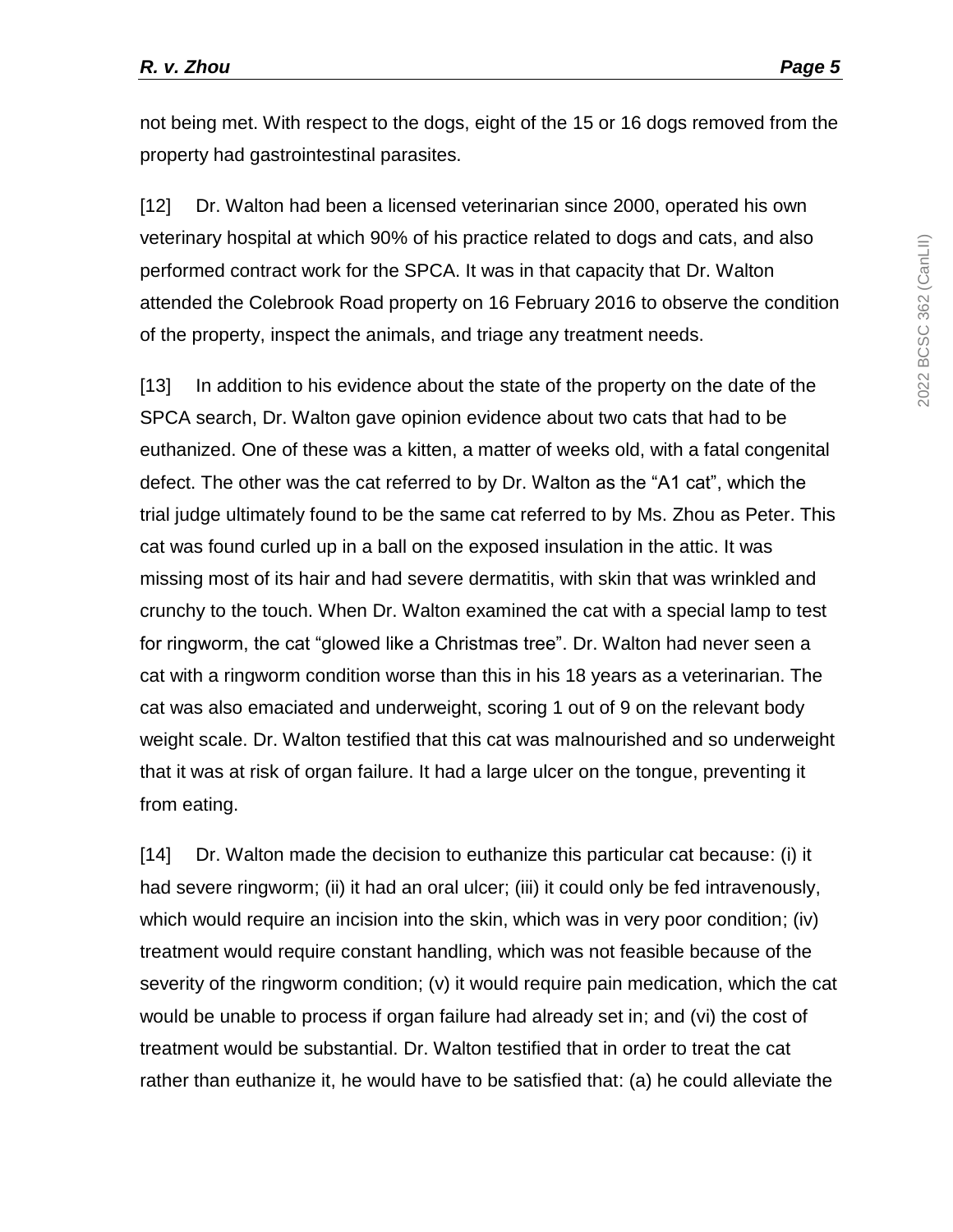animal's distress in a timely manner, and (b) there was a good chance of a successful treatment outcome. Dr. Walton was not satisfied that these criteria were met, so he made the decision to euthanize. Dr. Walton also testified that this cat's symptoms of illness would have been apparent to a lay person. In crossexamination, Dr. Walton agreed that he had no knowledge about whether the cat was being treated or if its condition was improving, although he also testified that the cat was emaciated and clearly not getting enough calories to survive.

[15] With regard to the overall condition of the cats removed from the Colebrook Road property, Dr. Walton testified that their health was poor. Most of them had upper respiratory tract infections, and some had skin infections from ringworm. Dr. Walton acknowledged that upper respiratory tract infections are not uncommon, and that at his own clinic he sees at least one case of ringworm every month. Dr. Walton testified that for the most part, the dogs were healthy.

[16] Dr. Brar had been a licensed veterinarian since 2012, practicing at a clinic with three other vets. The majority of his work at the clinic was with cats. Dr. Brar first met Ms. Zhou when she came to his clinic seeking treatment for some of her animals in April of 2015. From then until January of 2016, Ms. Zhou attended the clinic with some regularity, sometimes multiple times in a week, and sometimes once every two to three weeks. Dr. Brar normally spoke to Ms. Zhou with the assistance of a Mandarin-speaking staff member acting as an interpreter. Ms. Zhou mostly brought cats into the clinic, but sometimes she also brought dogs. Most of the time Ms. Zhou sought "preventative" care for her animals, for things such as vaccines. The most common symptoms or illnesses Dr. Brar saw in Ms. Zhou's cats were eye and nasal discharge, eye infection, ringworm, and skin problems. Dr. Brar testified that Ms. Zhou had come into the clinic with SPCA orders for particular animals on four or five occasions prior to her last visit in January 2016. In cross-examination, Dr. Brar agreed that the two "categories of sickness" he had observed in Ms. Zhou's animals were ringworm and respiratory issues. Dr. Brar gave evidence about the nature of these conditions and the treatments he offered to Ms. Zhou's animals.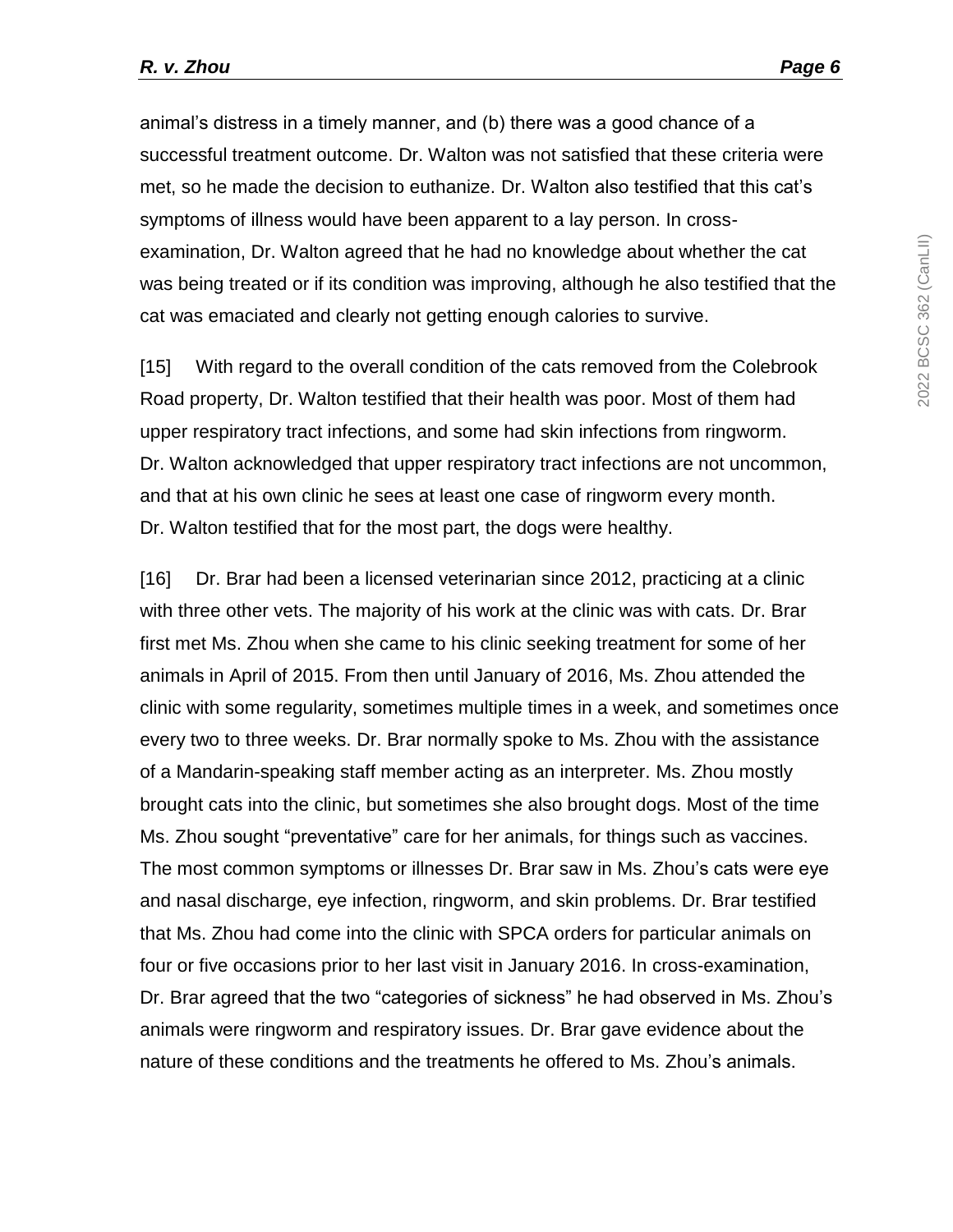[17] Dr. Brar also testified about two specific occasions when he made site visits to Ms. Zhou's properties. The first was at the Partridge Road property some time in 2015, and the second was at a different property – which the trial judge inferred was the Colebrook Road property – on 7 January 2016, about five weeks before the SPCA executed its search warrant.

[18] During the 7 January 2016 site visit, Dr. Brar observed construction materials and some indications of continuing construction. With regard to the cat barn, Dr. Brar's sense was that it was an improvement from the prior location, because there was more space for the cats, and more natural light in the building. Dr. Brar recalled that there were four to five cats per room, the rooms were spacious, and the cats were free to move about. Dr. Brar found "no major issues" at the property during this site visit. He did note some cats with eye discharge, sneezing, skin issues, and upper respiratory tract issues. He threw out some expired medications, and Ms. Zhou attended his clinic to pick up renewals a few days later.

[19] Dr. Brar made a number of recommendations to Ms. Zhou, including: (i) using separate gloves when treating each cat; (ii) taking steps to improve the cleanliness of the facility, including the use of a veterinary grade cleaning solution which he provided to her; (iii) taking steps to better identify each cat, and retaining a separate document and records folder for each one; (iv) getting heaters for the cat barn, which Dr. Brar believed Ms. Zhou did the next day; and (v) throwing out all the litter boxes and cat carriers and replacing them with new ones, which Dr. Brar believed Ms. Zhou had not done by the time the SPCA attended with the warrant.

[20] Ms. Zhou testified at trial through an interpreter. Ms. Zhou was 51 years old at the time of trial. She had limited capacity to speak and read English. She had a vocabulary of no more than 50 words and could not carry on a basic conversation.

[21] Ms. Zhou testified that she ran a business taking care of cats and dogs. She initially operated out of a property on Partridge Crescent. She had a kennel license for that property, where she operated a cat and dog daycare and boarding facility. The license was later "cancelled" due to some "administrative issue".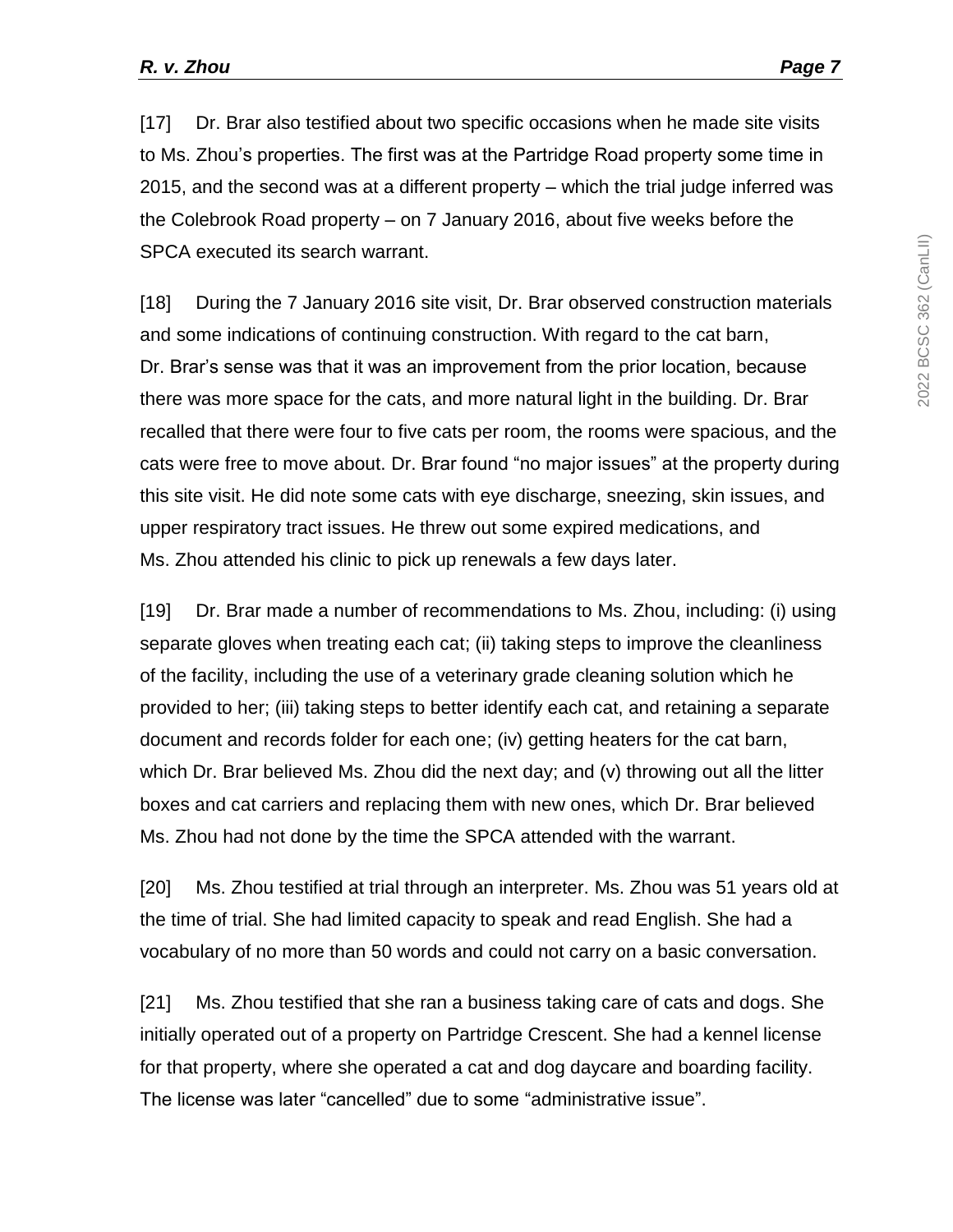[22] Ms. Zhou testified that she had no license to breed pets, but she admitted to breeding on a non-commercial basis. She had done commercial breeding of pets for 20 years in China, and wanted to get back into that business in Canada. She found an investor and purchased the Colebrook Road property for that purpose. She moved into the Colebrook Road property near the end of 2015. She continued to use the Partridge Crescent property to house cats while improvements were being made to the Colebrook Road property. In chief, Ms. Zhou testified that she spent approximately \$170,000 on renovations, but in cross-examination she estimated that it was closer to half a million dollars. By February of 2016, the move to the new property was complete and she was no longer using the old property.

[23] Ms. Zhou testified both in chief and in cross-examination about her prior dealings and issues with the SPCA. She said the SPCA had seized animals from her on three or four occasions, but only once with a warrant. Ms. Zhou expressed the view that the SPCA only took the good animals, and left the old and sick ones. In cross-examination, Ms. Zhou estimated that the SPCA did approximately 50 inspections of her facilities, and they only brought a Mandarin interpreter once. Ms. Zhou said she only understood about 10% of what the SPCA officials said to her. Since her move to the Colebrook Road property, the SPCA came to see her once every two or three days. They took pictures of her cats and asked her if they could take them away for free. Ms. Zhou testified that 90% of the cats she bred were "rare and expensive", and she suspected that the SPCA only wanted her cats because they were expensive.

[24] Ms. Zhou also testified about the assistance Dr. Brar had given in treating her animals. Ms. Zhou testified that Dr. Brar in fact attended the Colebrook Road property twice. The last visit was, on the trial judge's findings, on 31 January 2016. Ms. Zhou testified that at that time, the conditions were totally under control. There were five or six cats that were sneezing; Dr. Brar told Ms. Zhou they had a cold, and she informed him she would quarantine them in a room. Elsewhere in her testimony, Ms. Zhou said the sick cats had two problems, namely colds and ringworm. Ms. Zhou testified that the sick cats and the healthy cats were kept in separate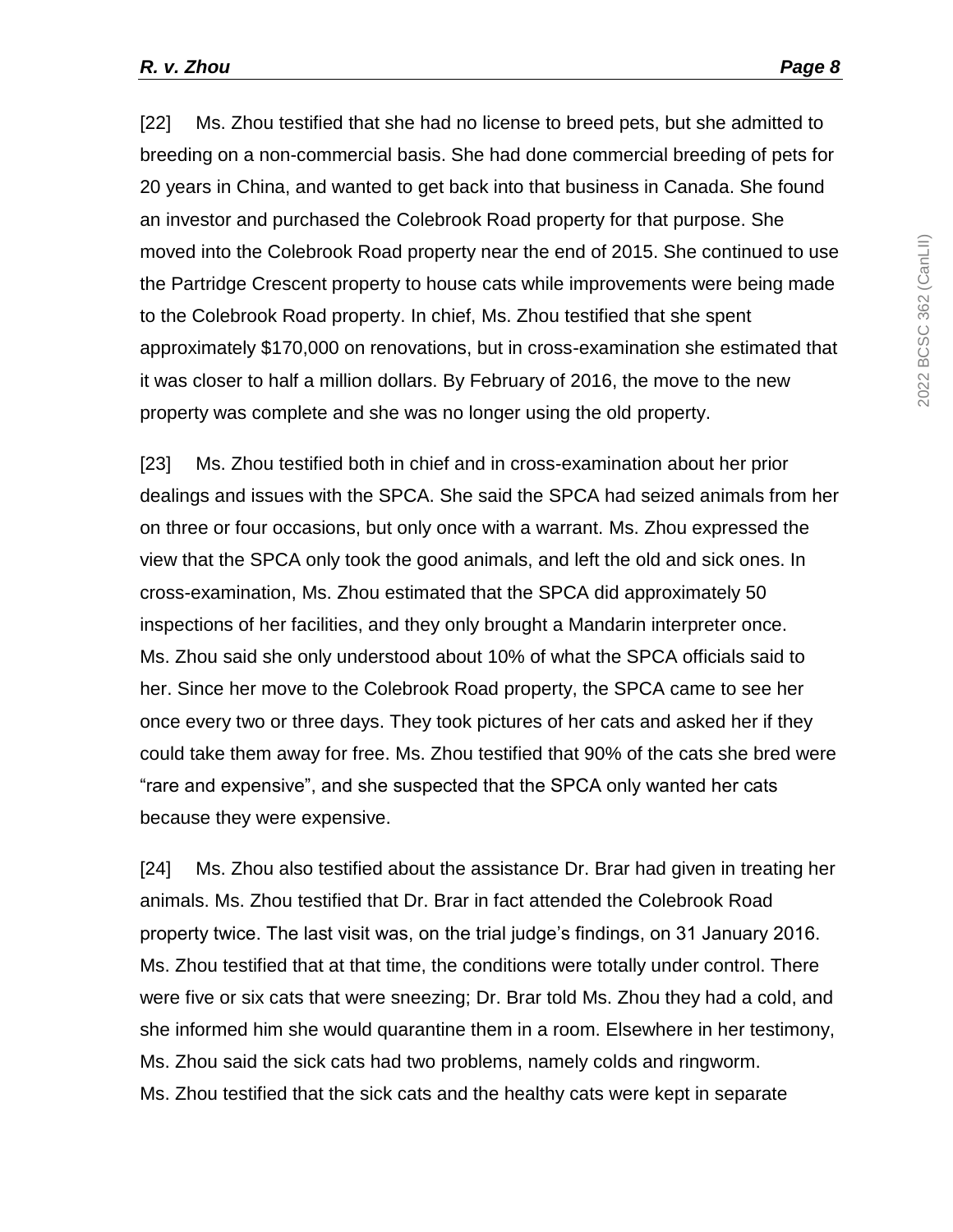buildings, about 300 meters apart. By the time of the SPCA search, the sick cats were on their way to recovery, and their illness did not get passed on to any of the other animals.

[25] With regard to the cat referred to during the trial as Peter, Ms. Zhou testified that it often had eye discharge caused by a genetic defect. She said she had obtained a specialist report to this effect. Ms. Zhou said Dr. Brar had seen this cat approximately ten times, and that he was treating it regularly with monthly injections. Ms. Zhou maintained that the eye infection was not due to improper care, but rather to a genetic defect. With regard to the ringworm condition, Ms. Zhou used a kind of white solution medication that Dr. Brar had given her, and by 16 February 2016 the condition was improving or had resolved, although the cat's hair did not grow back. With regard to the oral ulcer, Ms. Zhou said that she had been soaking it in water, it was improving, and it had reduced in size. She said the cat's eating, drinking, bowel and urinary functions were normal and that the cat simply would not put on weight. Ms. Zhou testified that she kept this cat alone in a cage with two levels in it. In reviewing Ms. Zhou's evidence, the trial judged noted that some of these details were not put to Dr. Brar, and further that Dr. Brar's record of the 17 January 2016 visit made no reference to a cat named Peter. When this was put to Ms. Zhou in cross-examination, Ms. Zhou speculated that Dr. Brar may have recorded the name wrong in his records, or he may have used a phonetic translation of the name.

[26] Ms. Zhou gave extensive evidence about her daily routine for the care of the animals at the Colebrook Road property. This included steps taken to clean the animal barns, and to quarantine and care for sick animals.

[27] Ms. Zhou testified that clients would bring an assortment of animals to her property every day. Some animals arrived on the morning of 16 February 2016, and Ms. Zhou did not have time to inspect them before the SPCA showed up with the warrant. Ms. Zhou's father called to report that the SPCA was at the property, and then she was "in a hurry to hide" some of the animals. Ms. Zhou said she did not normally keep animals in the particular room which the trial judge found to be the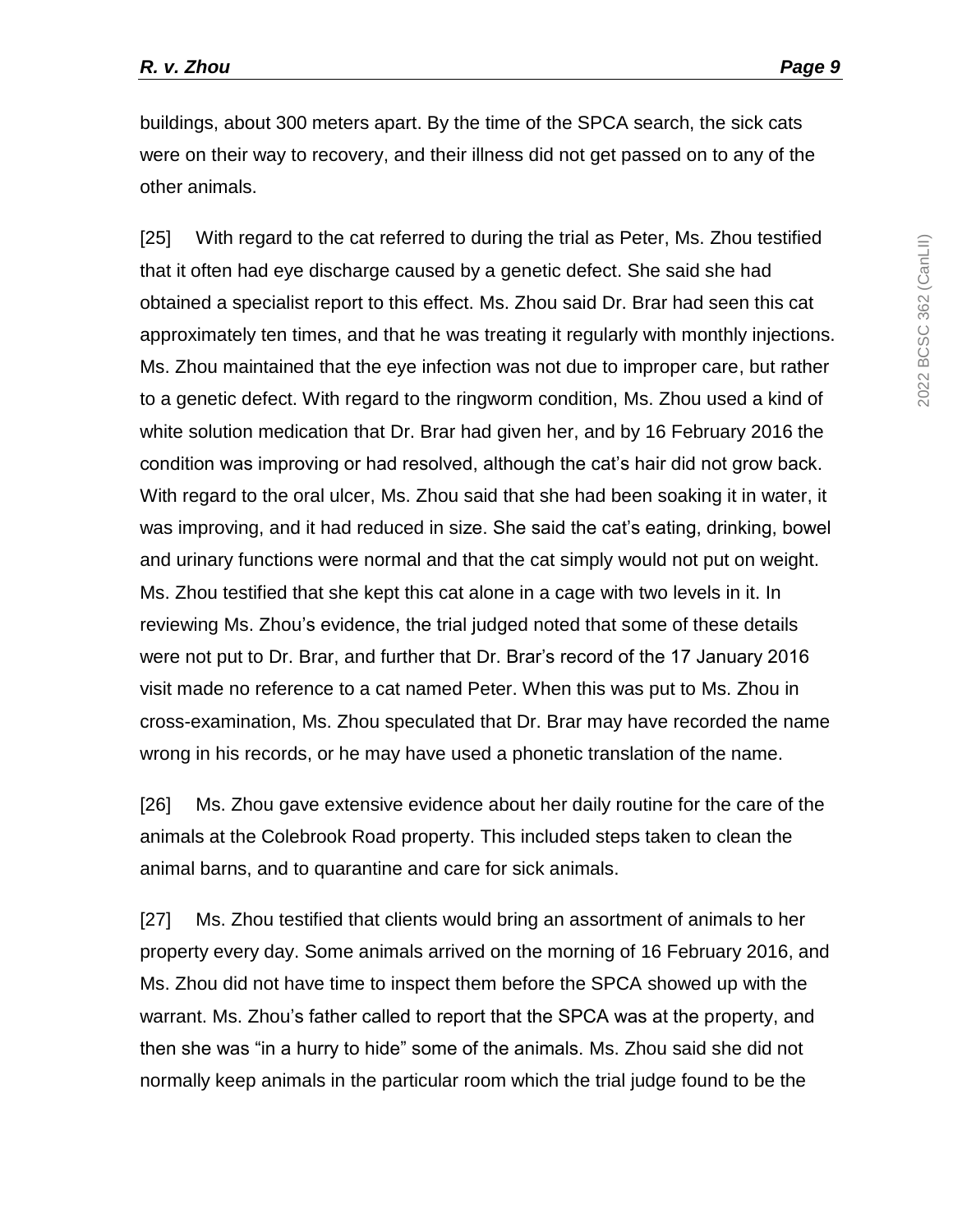furnace room, but there were cats in that room on the date of the search because the kittens were being weaned and she wanted them close to the kitchen where she could hear them. With regard to the animals found in the attic, Ms. Zhou said she did not normally keep animals in that space. At some point she had "an inkling" that the SPCA might come and seize some animals so she instructed the contractor to make certain renovations to the attic, including installing what Ms. Zhou referred to as "bacteria-free" flooring. Thus, she had animals in the attic on the date of the search because she thought the SPCA would come and take them. Ms. Zhou believed the SPCA would "kill" the old cat that was sick. She said the animals had only been in the attic for about ten minutes when the SPCA located them. With regard to the sick cat, Peter, Ms. Zhou put it in a cage and she does not know how it ended up lying in a ball in the insulation when the SPCA found it.

[28] Ms. Zhou disputed the evidence of the Crown's veterinary experts about the condition of the animals when the SPCA arrived with the warrant. She said only five or six cats had ringworm. She said that Peter the cat had previously been treated for ringworm, but the condition had cleared up by the time of the SPCA search, although the cat's hair did not grow back. In cross-examination, Ms. Zhou agreed that Peter had ringworm and was still infectious, which was contrary to her evidence in chief. Ms. Zhou denied trying to hide Peter from the SPCA on an ongoing basis, claiming that she only did so on the date of the search because she was fearful that the SPCA will kill it. When challenged on why she would hide the cat when it was allegedly under the care of a veterinarian and was improving, Ms. Zhou said the SPCA would have to kill one or two cats to frame her. She denied that any of the animals in her care on 16 February 2016 were under distress. Ms. Zhou claimed that 98% of the ringworm infection in the cats at her property was caused by the SPCA in not using separate gloves to handle each cat.

# **The Trial Judge's Reasons**

[29] The trial judge began his analysis by noting that causing or permitting an animal under one's care to be, or continue to be in distress under s. 9.1(2) of the *Prevention of Cruelty to Animals Act* is a strict liability offence. In addition to the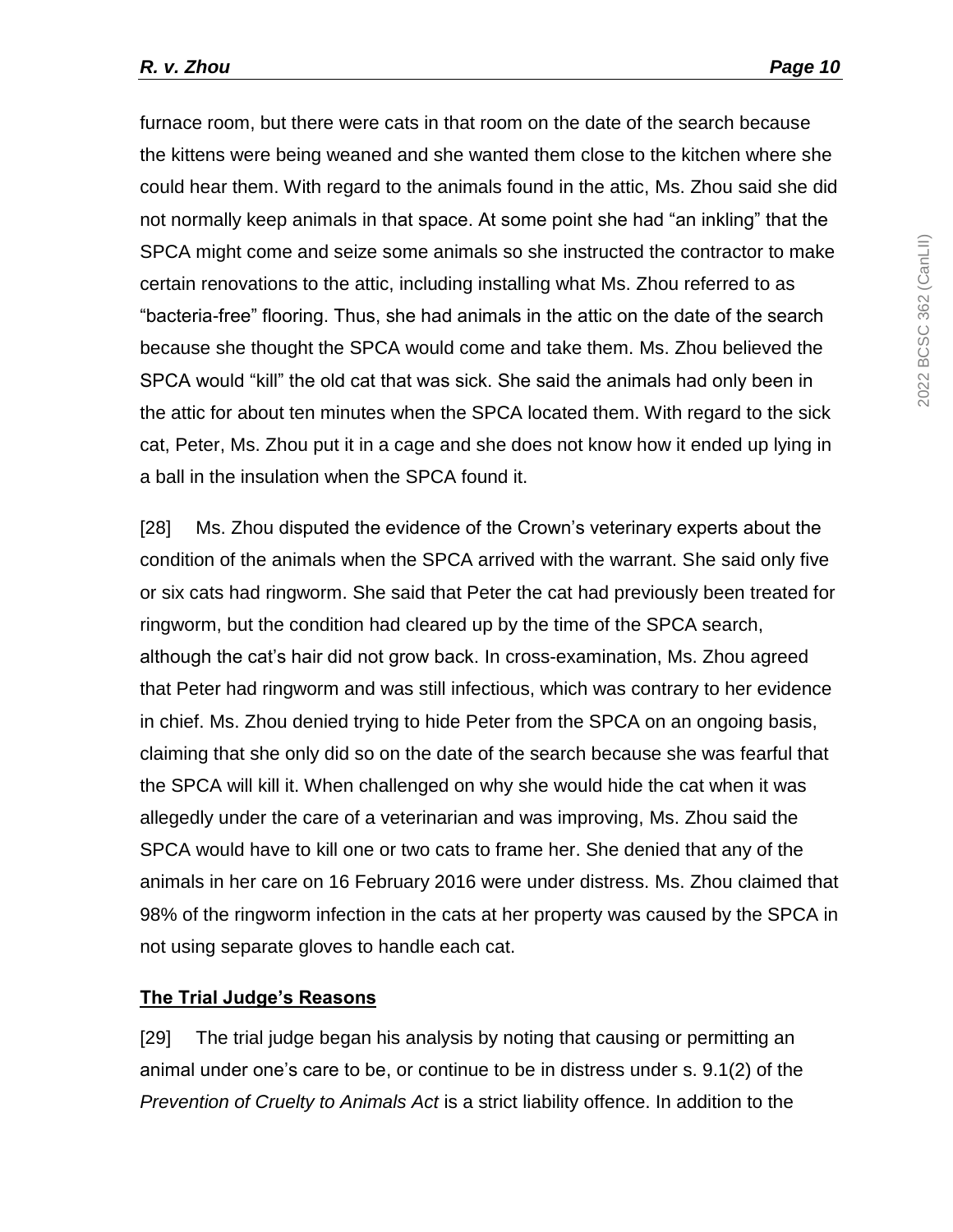common law defence of due diligence, s. 24.02 expressly provides that an accused will not be convicted of an offence under the *Act* where: (a) the distress arises from an activity that is carried out by an "operator" in accordance with prescribed standards, or (b) the distress results from activity that is carried out in accordance with generally accepted animal management practices. Thus, the burden is on the Crown to prove the *actus reus* beyond a reasonable doubt. If the *actus reus* is made out, the burden shifts to the defence to establish the defence of due diligence on a balance of probabilities.

[30] The trial judge went on to address the arguments of the parties with respect to the credibility and reliability of the evidence. The judge found no credible evidence to support defence counsel's submission that the SPCA witnesses were biased toward Ms. Zhou.

[31] In assessing the credibility of Ms. Zhou's evidence, the trial judge said this:

[272] I did not find Ms. Zhou to be a credible witness. At times, I found her evidence to be internally inconsistent. At times, her evidence made no logical sense. At times, I found her evidence to be evasive. Her evidence, at times, was not consistent with the physical evidence, for example, the laboratory finding.

[273] I provide the following examples which I note are examples of only some of the problems I had with her evidence:

She said that Peter the cat that was found in the attic and was ultimately euthanized was under the care of Dr. Brar and was getting better. Dr. Brar was never asked about this cat in his evidence and he should have been. Pursuant to the rule in *Browne v. Dunn*, I give little weight to her evidence on that point. Also, Dr. Brar's reports from the examinations that he did on January 31st while visiting the Colebrook Road property, which are exhibits in this proceeding, reference no cat named Peter or any cat that would have been in the physical condition Peter would have been in at the time. When confronted with this point in cross-examination, she responded that sometimes the name she mentioned to Dr. Brar was different than the name he would write down and she thought he used the phonetic translation. This also was not put to Dr. Brar and I reject her evidence with respect to Dr. Brar's ongoing treatment of Peter.

She said that the SPCA was aware of Peter because of the reports that Dr. Brar sent to the SPCA. Dr. Brar was never asked specifically if he sent the SPCA a report pertaining to Peter and, in my view, he should have been. Furthermore, it makes no sense for her to hide Peter when the SPCA comes on February 16th, 2016, if the SPCA is aware of Peter and presumably would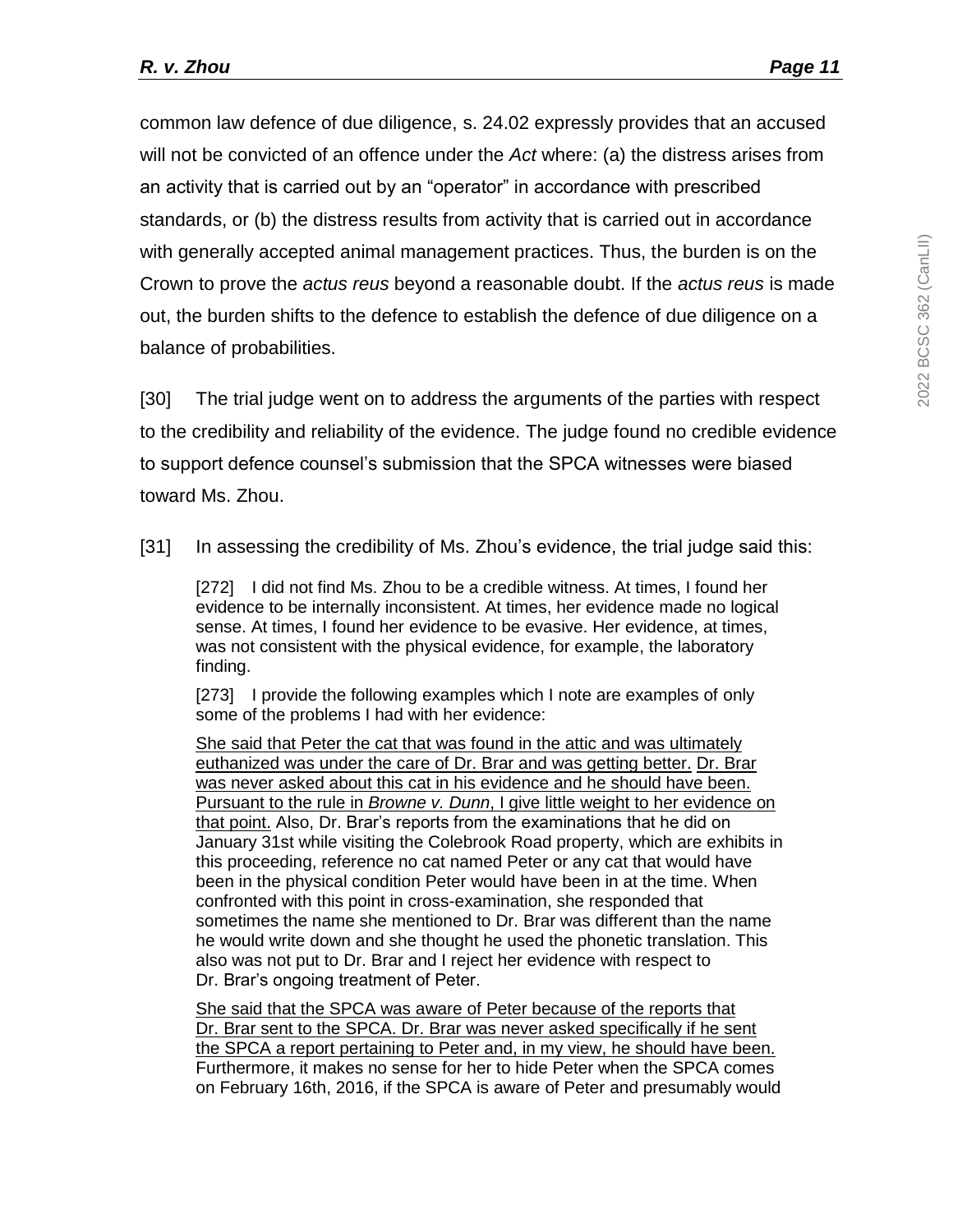be on the lookout for him. I reject her evidence that it was her understanding the SPCA was aware of Peter.

Ms. Zhou testified that the SPCA was only interested in taking away the healthy, expensive cats but not the sick, old cats, which is inconsistent with why she would hide Peter in the attic. When asked about this, she then said she put Peter in the attic, as he was old and sick and she thought the SPCA would kill it. Subsequently, she said that she thought the SPCA would use Peter's condition as an excuse to take all her cats. Also, at one point in crossexamination, she said that on February 16th, Peter was not seriously ill and was not in distress. I reject her evidence on this point.

Ms. Zhou mentioned several times that the SPCA and city employees wanted some of her healthy cats to be given to them for free. She described an occasion at the Colebrook Road property where she said that SPCA Employee Thomson and a city supervisor in charge of licenses had discussed which cats they liked and they took their pictures with them and asked if they could take them away that day, free. Ms. Zhou's evidence earlier was that she could only understand a very little English and only once, on an earlier occasion, did they bring an interpreter yet she did not offer any explanation as to how she could have understood the discussion these people were apparently having with one another or how she could understand what they were saying to her. Only Ms. Thomson was asked in a general sense about this and she denied trying to get Ms. Zhou to give her a free animal. I do not accept Ms. Zhou's evidence on this point or any of her evidence about SPCA employees trying to get her to give them healthy animals for free.

Ms. Zhou said in her evidence in chief that in January 2016, she was still using the Partridge property for her cats, as the Colebrook Road property was not yet completed. In cross-examination, she said that she thought it was December 31st, 2015, when she moved all the cats to the Colebrook Road property.

Ms. Zhou said that Peter had had a serious case of ringworm. She said that after using medication on the cat given to her by Dr. Brar, although its fur did not grow back, there was no longer a ringworm condition. This is contrary to the physical findings of Dr. Walton, who testified that when he put the Wood's lamp on the cat to test it for ringworm that it "glowed like a Christmas tree" and that in his 18 years as a vet he never experienced a cat with ringworm to such an extent. I do not accept her evidence on this point.

Ms. Zhou testified that on February 16th, 2016, only three of her cats had issues with hair falling out due to ringworm. This is contrary to the evidence of Dr. Gordon, who testified that 71 of 75 of the animals, both cats and dogs, whom they cultured for ringworm came back positive and that one-third of these animals had hair loss. Given that there were 69 cats and 15 or 16 dogs seized, there would have been far more than three cats that would have had hair loss. I do not accept her evidence on this point.

Ms. Zhou suggested in her evidence that her animals became infected by the way that they were dealt with by the SPCA. She offered no evidence to support her claim. The evidence of Dr. Walton on this point was that it would take a week or 10 days for them to become infected. He said that all of the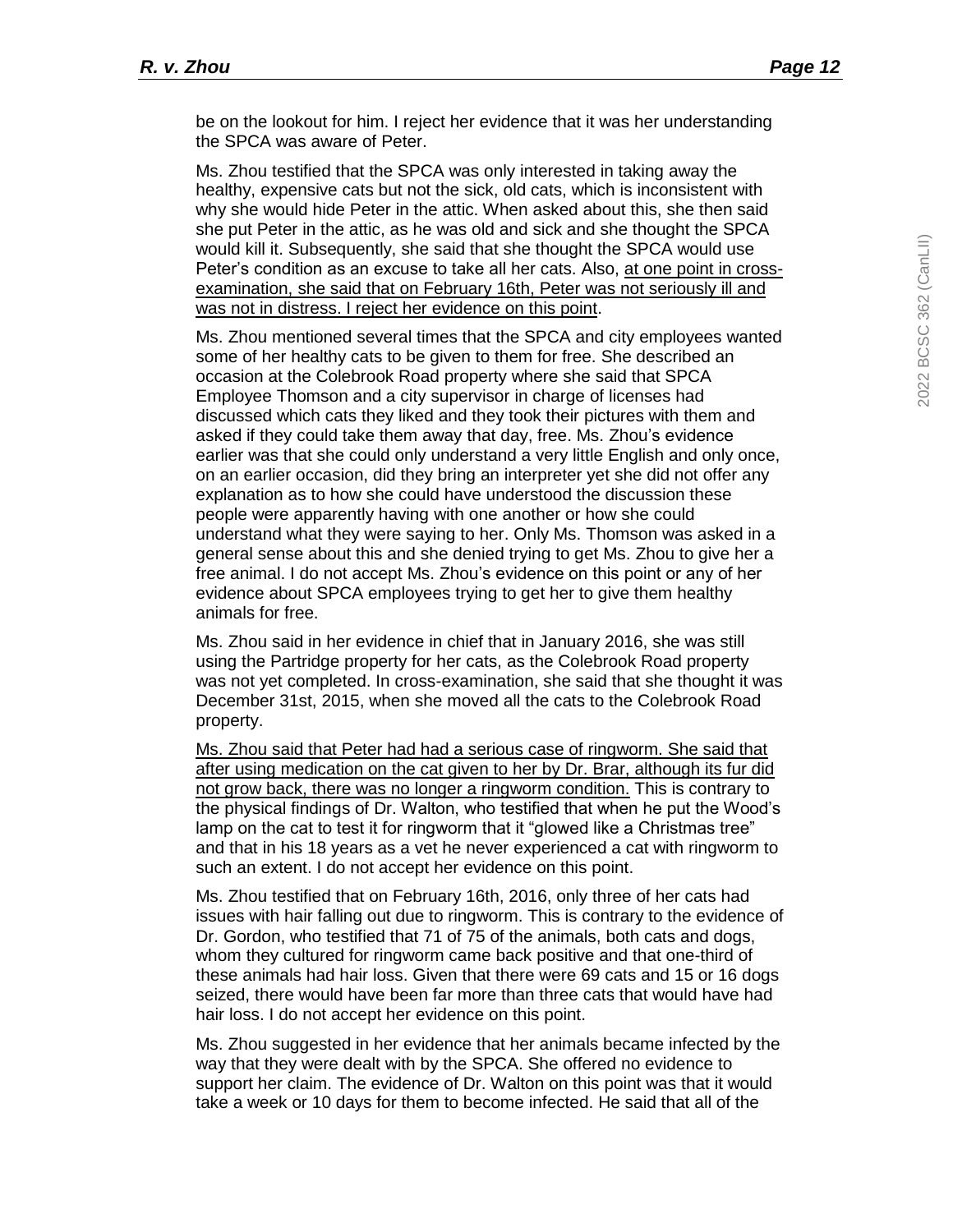animals were tested within 48 hours of being seized and the ones that tested positive could not have acquired the disease at the SPCA in that time period. He added that most of the cats that tested positive also showed clinical signs of being infected. I reject her evidence on this point.

[274] As stated above, these are but some examples of the difficulties I had with her evidence. In applying the test in *R. v. W.(D.)* (1991), 63 C.C.C. (3d) 397 (S.C.C.), I do not believe her evidence and I am not left in a reasonable doubt by it. Turning to the third stage of the *W.(D.)* test, as it applies to this case, I must now consider whether, on the basis of the evidence which I do accept, I am convinced beyond a reasonable doubt that she did cause or permit an animal or animals that she was responsible for to be in distress or to continue to be in distress.

[Emphasis added.]

[32] The trial judge went on to conclude that he was satisfied, beyond a reasonable doubt, that animals under Ms. Zhou's care were in distress. In reaching this conclusion, the trial judge referred specifically to the condition of the animals in the attic, the furnace room, the cat barn, and the dog barn.

[33] With respect to the attic, the trial judge noted the inadequate ventilation, the complete darkness when the SPCA entered, and the bare insulation that was an irritant for the animals. The trial judge found beyond a reasonable doubt that the animals in this room had no access to food and water, were all deprived of ventilation and light, and were thus in distress as contemplated in the legislation. The judge specifically noted the condition of the cat referred to in evidence as Peter. In addition to the circumstances in which he was found in the attic, this cat was sick, in pain, and suffering, and clearly in need of veterinary care. He was in distress for those reasons.

[34] With regard to the furnace room, the trial judge also found that the cats in this room were in distress because they were deprived of adequate light and ventilation.

[35] With regard to the cat barn, the trial judge found that all of the cats in this building were in distress. They were deprived of adequate ventilation, kept in unsanitary conditions, and deprived of adequate care and veterinary treatment. Many were sick, with discharge coming from their noses and eyes. Some were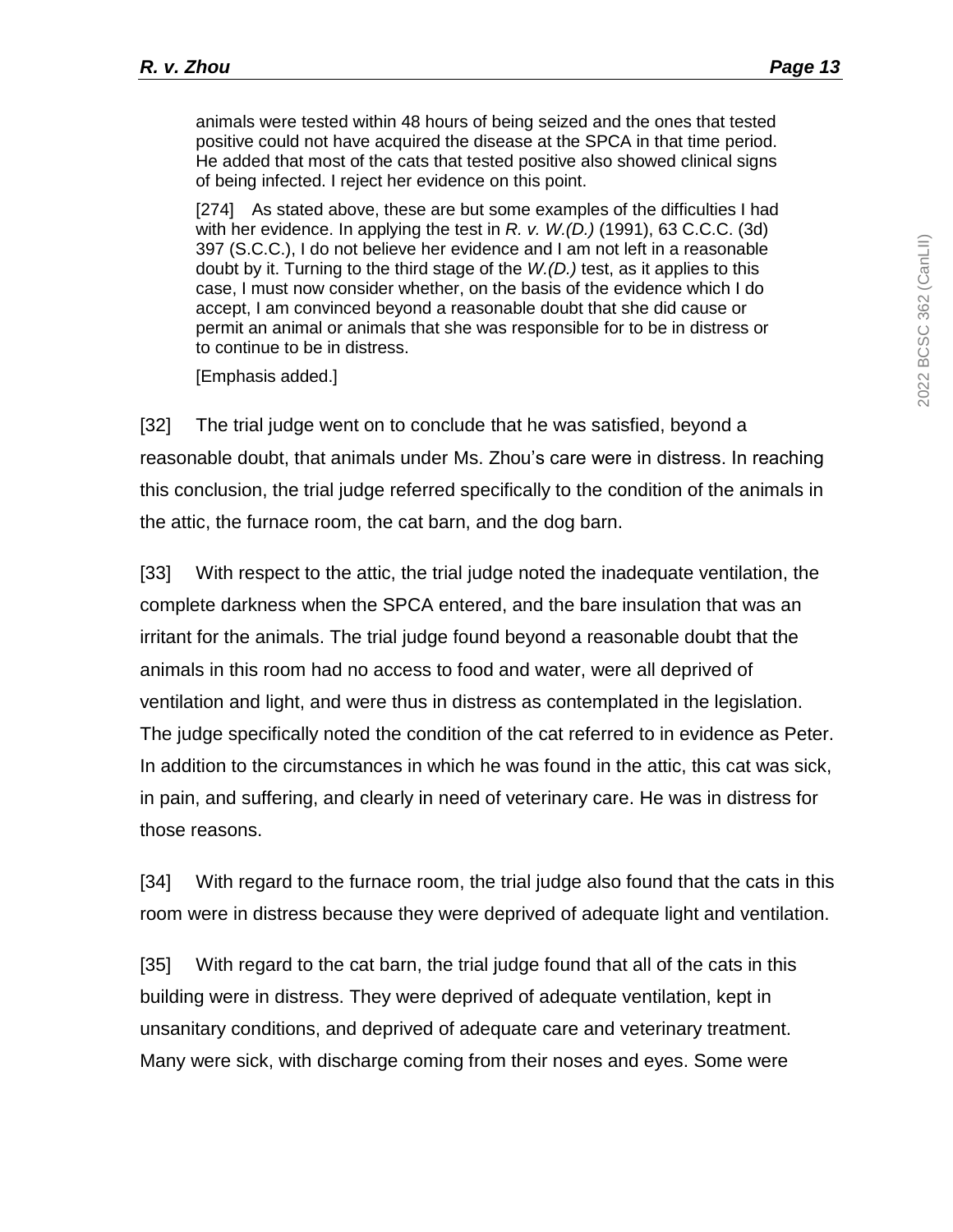coughing and sneezing. The trial judge accepted the evidence of Dr. Gordon that the needs of the cats were not being met with respect to basic hygiene and biosecurity.

[36] With regard to the dog barn, the trial judge found that the dogs in this structure were in distress due to inadequate light and unsanitary conditions.

[37] The trial judge also found beyond a reasonable doubt that Ms. Zhou caused or permitted the animals to be in distress, or continue to be in distress. The judge found on the totality of the evidence that the animals were at the Colebrook Road property for a number of weeks. With the exception of the animals in the attic, all of the other animals in distress were in that state for a period of days or weeks. With respect to the animals in the attic, His Honour found that Ms. Zhou caused them to be in distress by placing them in the attic and permitting them to continue to be in distress for 10 to 15 minutes.

[38] Finally, the trial judge considered and rejected Ms. Zhou's common law due diligence defence, noting at para. 288 of the reasons that due diligence involves "the absence of negligence", and contemplates taking every precaution that a reasonable person would take. The trial judge was not satisfied on a balance of probabilities that Ms. Zhou's conduct met this standard, listing at para. 289 seven particular points in support of this conclusion:

(1) Ms. Zhou's conduct in response to the attendance of the SPCA on 16 February 2016. In particular, Ms. Zhou responded by placing some of the animals in the attic, in lightless, inadequately ventilated conditions, exposing them to bare insulation. In doing so, Ms. Zhou did not properly secure the sickest cat, Peter, who was already extremely sick and highly infectious or contagious.

(2) The generally unsanitary conditions in the cat barn and the dog barn, and the failure to properly segregate sick animals from healthy ones.

(3) Ms. Zhou's neglect in failing to inform and train herself regarding the proper care of animals.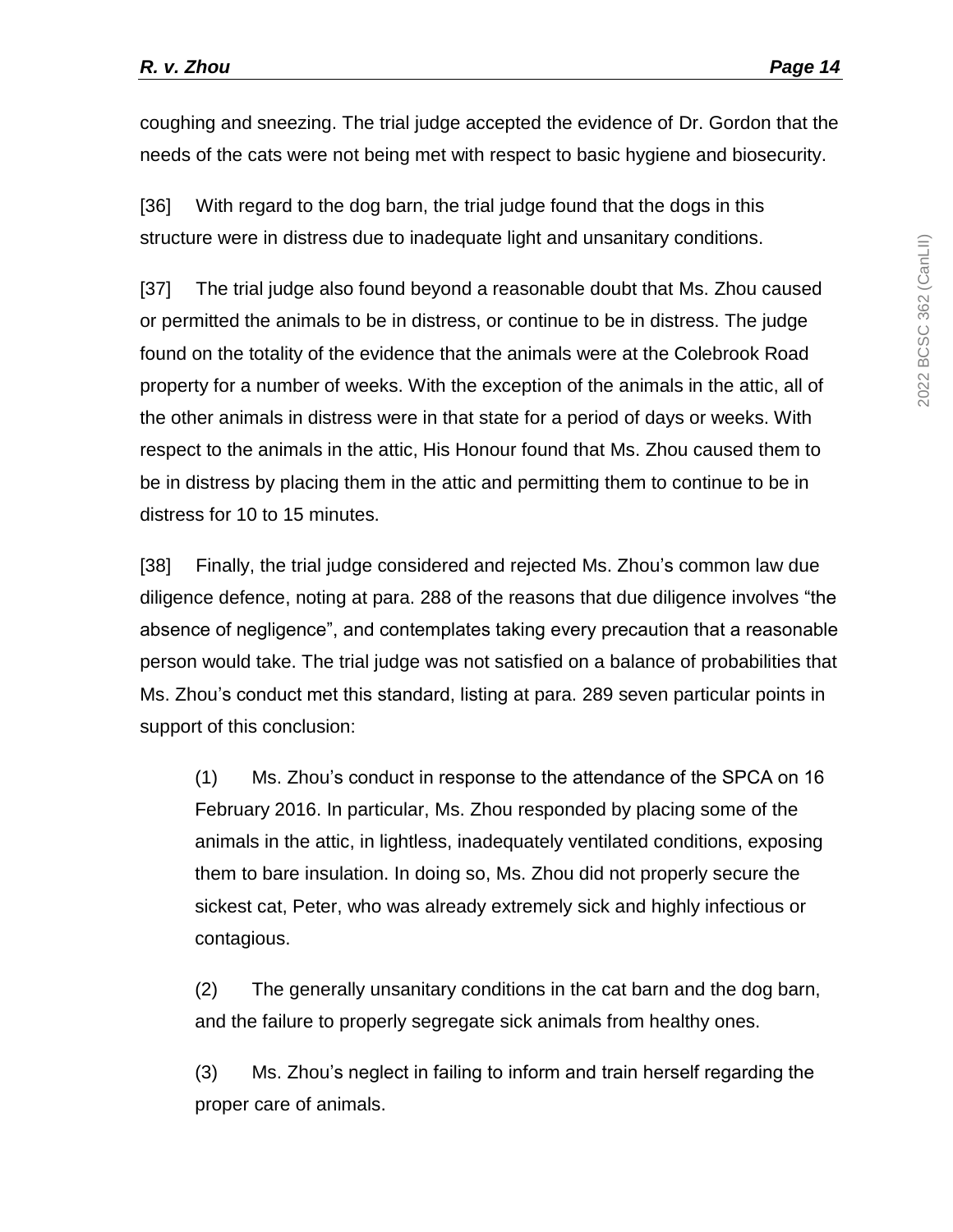(4) Ms. Zhou's conduct in spending "a great deal of money" on renovations without properly informing herself as to the kind of materials suitable for sanitary housing of animals.

(5) Ms. Zhou's failure to recognize when animals should be seen by a vet. On this point, the trial judge accepted that Ms. Zhou took animals to Dr. Brar on a regular basis for preventative care and treatment. However, given the number of animals under Ms. Zhou's charge, simply pointing to the number of vet visits was not sufficient to establish due diligence. The "vast majority" of the animals at her property were sick, yet Ms. Zhou maintained that only a few were ill. Notwithstanding her prior history with the SPCA, Ms. Zhou did not take adequate steps to inform herself about when an animal should be taken to the vet, in circumstances where a reasonable person would have done so.

(6) Ms. Zhou had "far more animals in her care that she could properly care for". A reasonable person would have reduced the number of animals under his or her care or would have hired enough staff to assist in the care of the animals.

(7) With respect to Peter the cat, this animal was "critically ill" on 16 February 2016. It would have been apparent to a reasonable person that this cat was in "immediate need of veterinary care". The trial judge accepted Dr. Walton's evidence as to why the cat had to be euthanized. His Honour rejected Ms. Zhou's testimony that Dr. Brar examined this cat on 31 January 2016 and it was in "worse condition on that date". In the trial judge's view, a reasonable person would have had this cat examined by a vet on and prior to 16 February 2016.

#### **The Ineffective Assistance of Counsel Allegations and the Fresh Evidence**

[39] Ms. Zhou raises a single ground of appeal from conviction, namely an alleged miscarriage of justice based on ineffective assistance of her trial counsel, Mr. Shen. The allegation of ineffective assistance of counsel was framed in a number of ways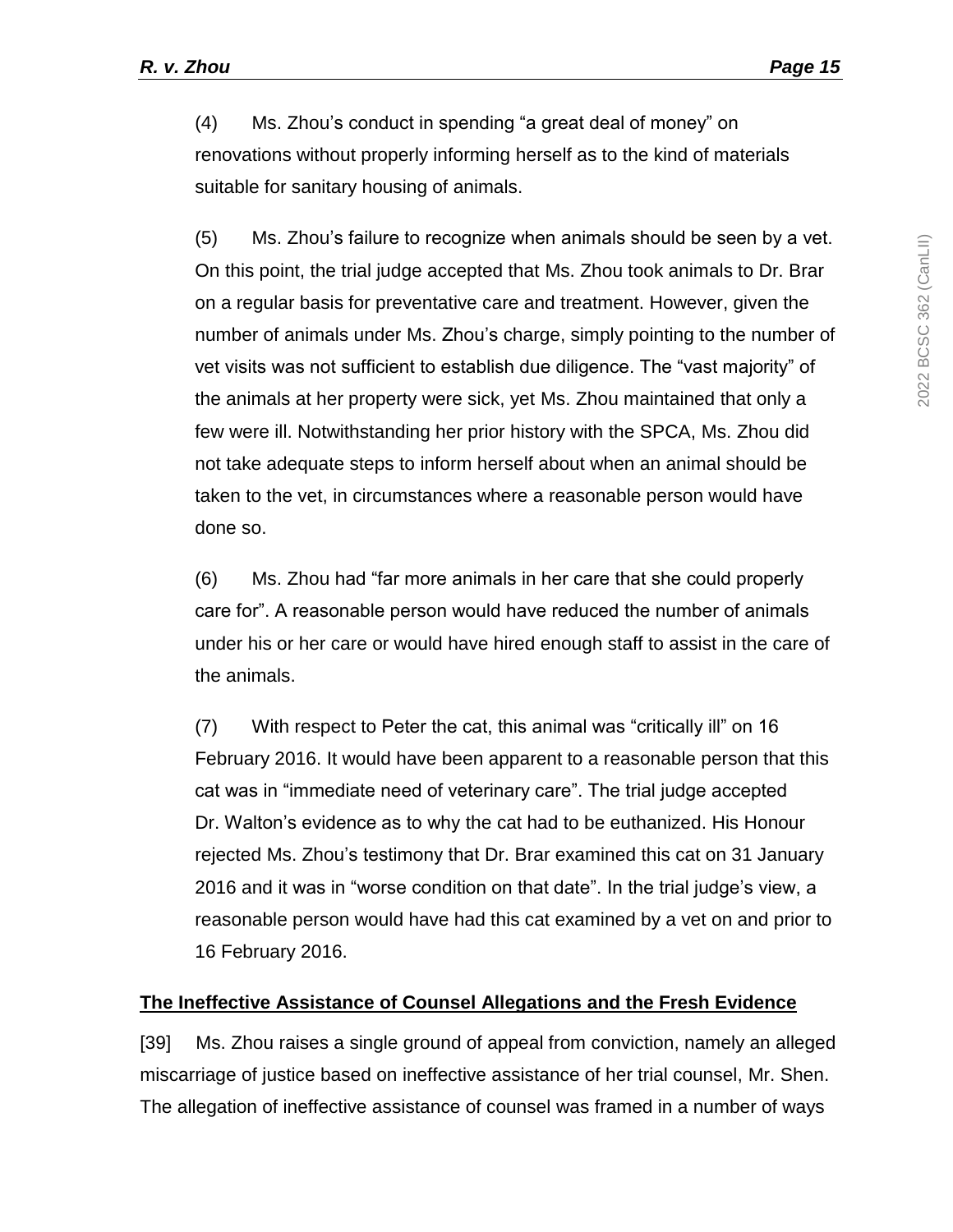in Ms. Zhou's factum, her supporting affidavit, and her counsel's oral submissions at the hearing of the appeal. The central complaint is an allegation that her trial counsel failed to obtain, thoroughly and critically review, and use certain veterinary records at trial. She further asserts that trial counsel failed to properly prepare for and conduct the cross-examination of a key Crown witness, and the examination of Ms. Zhou herself. Ms. Zhou argues that these failures prejudiced her defence because they impacted on the trial judge's assessment of her credibility as a witness, and the judge's conclusion that she was not duly diligent in taking reasonable steps to ensure that the animals under her care were not in distress.

[40] In support of her ineffective assistance of counsel allegations, Ms. Zhou has tendered fresh evidence in the form of: (i) Ms. Zhou's own affidavit, sworn 24 September 2020; (ii) a single document attached to an earlier affidavit from Ms. Zhou, the significance of which is explained below; and (iii) an affidavit from Dr. Brar, sworn on 18 June 2021. In response to Ms. Zhou's fresh evidence, the Crown tendered an affidavit from trial counsel, Mr. Shen, sworn 8 January 2021.

[41] Fresh evidence tendered on a summary conviction appeal is governed by the combined operation of s. 822(1) and s. 683(1) of the *Criminal Code*, R.S.C. 1985, c. C-46 [*Criminal Code*]. Normally, the admissibility of fresh evidence on appeal is determined under the four-part analysis set out in *The Queen v. Palmer*, [1980] 1 S.C.R. 759. However, where the fresh evidence goes to the integrity of the trial process rather than to issues of guilt or innocence on the merits of the case, a different approach is taken. An allegation of ineffective assistance of counsel is an example of an issue going to the integrity of the trial process. In such cases, fresh evidence may be admitted on appeal for the limited purpose of assessing the appellant's complaint about the integrity of the process, provided that: (i) it complies with the rules of evidence, (ii) it is relevant to the issue raised on appeal, and (iii) it is credible: *R. v. Ball*, 2019 BCCA 32 [*Ball*] at paras. 103-104, applying *R. v. Aulakh*, 2012 BCCA 340 [*Aulakh*] at paras. 59, 64.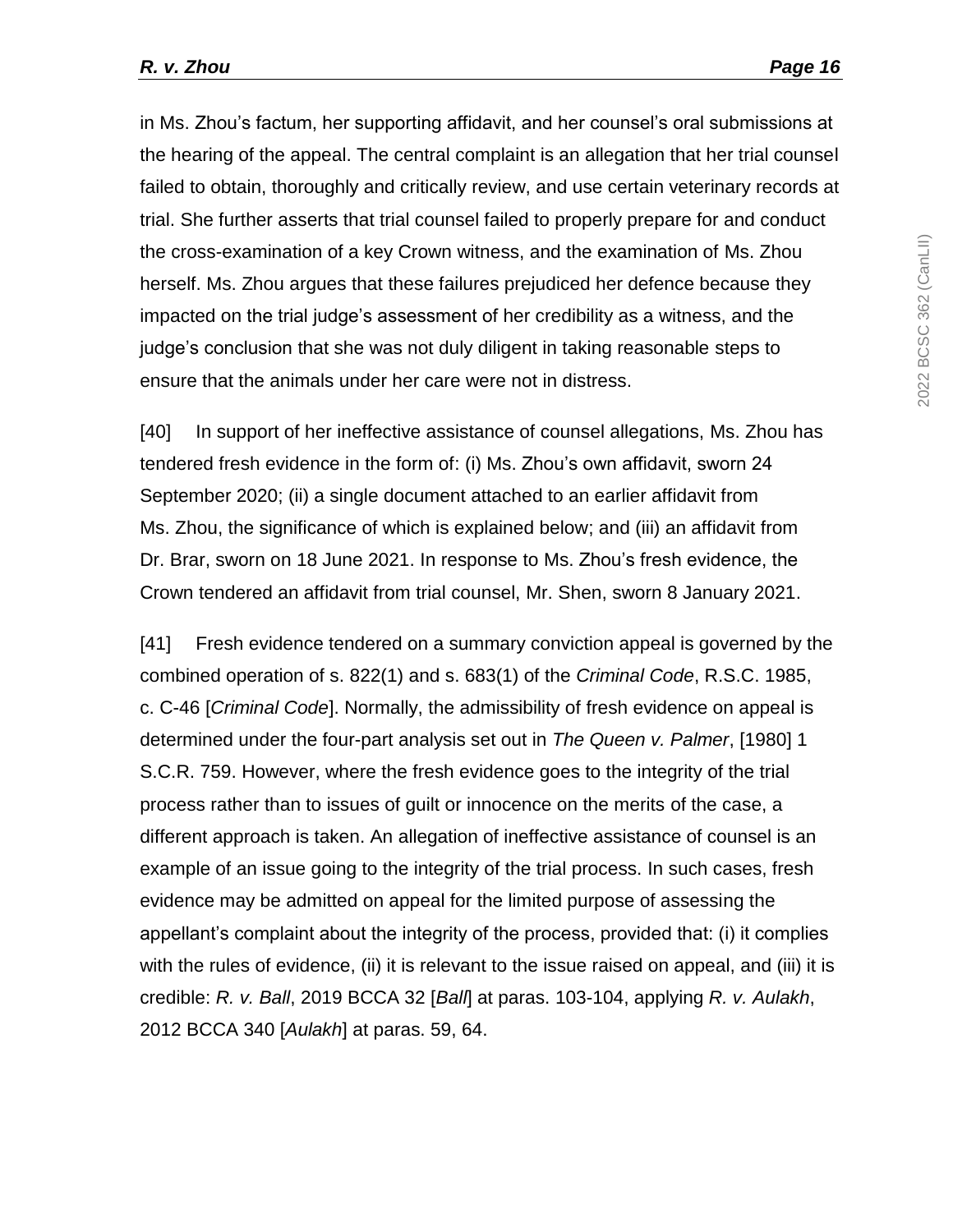[42] With the exception of some self-serving hearsay statements of Ms. Zhou that are contained within the clinical records, the balance of the material tendered on appeal complies with the rules of evidence. All of the fresh evidence is also relevant to an issue raised on appeal, namely the issue of whether Ms. Zhou was denied effective assistance of counsel at trial. The only remaining consideration is credibility. There are conflicts in the affidavit evidence of the appellant Ms. Zhou and her trial counsel Mr. Shen. In these circumstances, I would admit the fresh evidence for the limited purpose of assessing the integrity of the trial process, with the unresolved issues about credibility to be dealt with as a matter of weight.

#### **General Credibility and Reliability Concerns**

[43] Rather than reviewing the evidence of Ms. Zhou, Dr. Brar, and trial counsel Mr. Shen serially, it makes more sense to integrate and summarize all of the evidence adduced on appeal under various topical sub-headings. However, before addressing the particular allegations raised by Ms. Zhou, it is necessary to make some general comments about the credibility and reliability of the fresh evidence.

[44] The Crown opted not to cross-examine Ms. Zhou on her affidavit, but reserved the right to argue that her affidavit evidence was not credible when assessed against the evidence as a whole. I have some concerns about the reliability of some of Ms. Zhou's allegations based on her apparent lack of understanding of the disclosure process, and an apparent inclination to characterize her trial counsel's conduct based on her subjective perceptions of his lack of professionalism. For example, when Ms. Zhou says that Mr. Shen refused to take documents from her, I find that this is an oversimplification of what happened based on Ms. Zhou's lack of understanding of the disclosure process. In fact, I find that Mr. Shen took reasonable steps to satisfy himself that the documents Ms. Zhou presented to him were duplicative of the documents contained within the Crown disclosure. Some of Ms. Zhou's other allegations against trial counsel appear to be colored by a similar subjective perception of his lack of professionalism.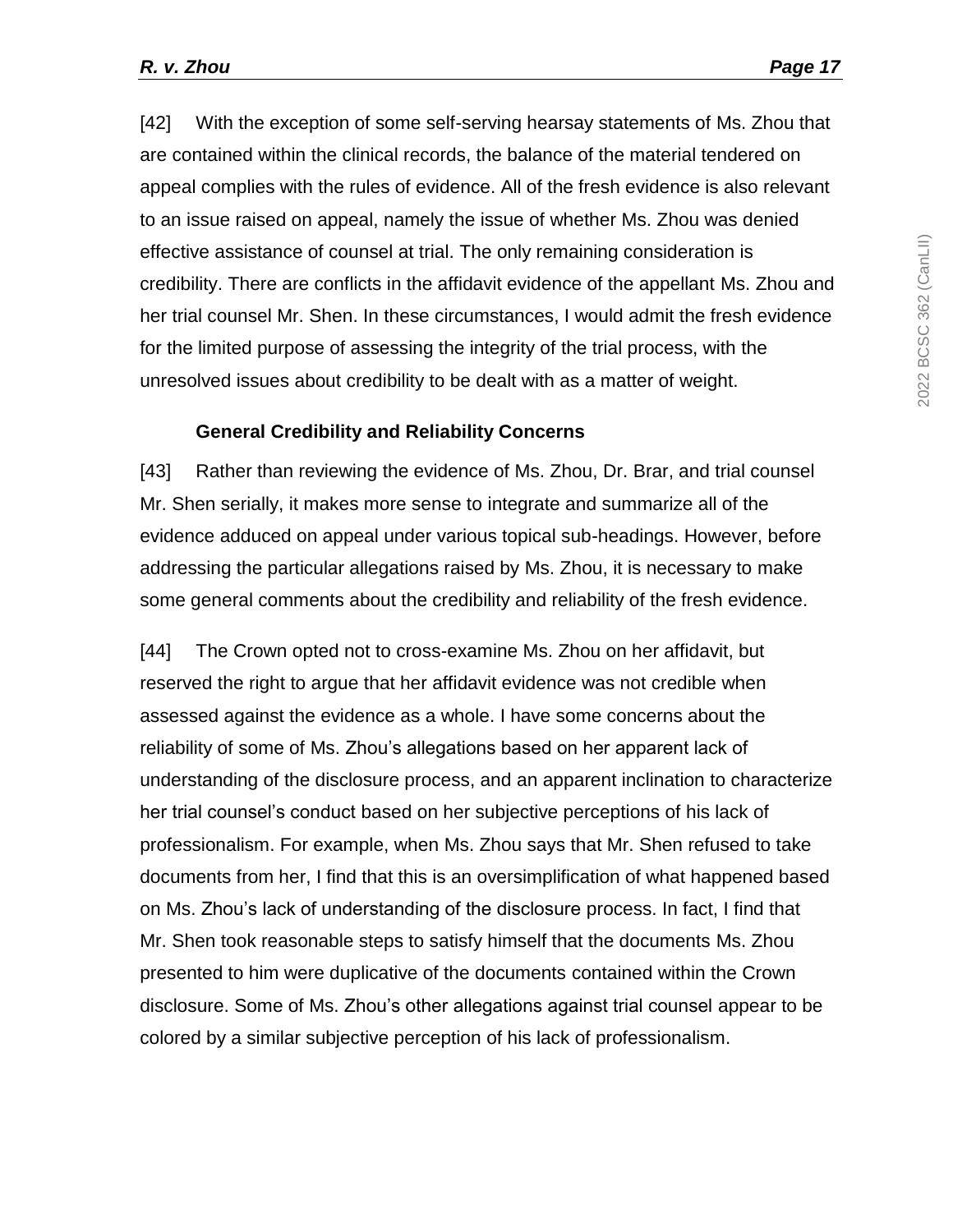[45] I also have concerns about the credibility of Ms. Zhou's repeated assertion that she did everything her veterinarian, Dr. Brar, told her to do to care for the animals under her control. There is good reason to question the veracity of this assertion based on the content of the clinical records within the appeal record. I should note, however, that while in the context of a strict liability offence the burden at trial would have fallen on Ms. Zhou to prove that assertion on a balance of probabilities, for the purposes of this appeal the question is not whether I believe Ms. Zhou but whether she has shown that there was a miscarriage of justice based on a failure of her trial counsel to effectively assist her.

[46] I turn then to the credibility and reliability of the responding evidence filed by the Crown. Ms. Zhou's trial counsel Mr. Shen was cross-examined at length on his affidavit. On the first date of the hearing Mr. Shen did not have his trial file with him, so the cross-examination was extremely stilted and unhelpful, and the matter had to be adjourned. (To be fair to Mr. Shen, Ms. Zhou's appellate counsel had not requested the file in advance of the hearing).

[47] When the hearing continued, Mr. Shen was at first exceptionally careful in answering questions, not volunteering any more information than necessary to respond to the particular questions put to him. There is nothing wrong or in any way dishonest about this, but I find that it did result in a fair bit of what I would call "jousting" between appellate counsel and Mr. Shen.

[48] Mr. Shen was thoroughly cross-examined on the extent of his notes and his note-taking practices. I was left with a fair bit of confusion regarding Mr. Shen's notetaking practices, but in the end I find nothing really turns on this. Counsel prepare their cases in different ways. Some lawyers make extensive notes of their trial preparations and others do not. Of course, the purpose of making such notes is not to prove what counsel did or did not do in preparing for trial, but rather to assist counsel in his or her preparations, and in remembering important details later. There is certainly no suggestion in this case that Mr. Shen failed to properly document essential instructions from Ms. Zhou.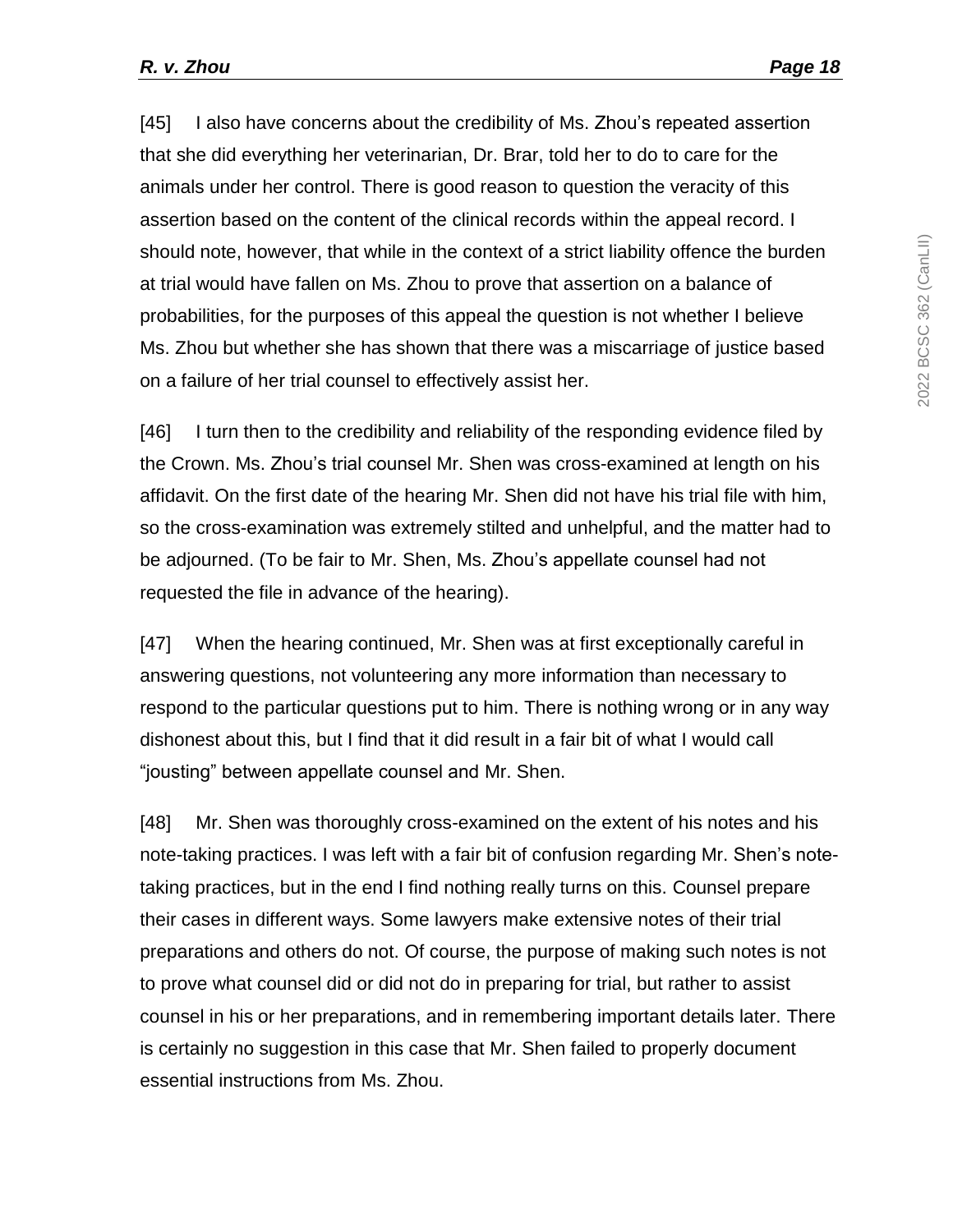[49] One area of concern arising from the cross-examination of Mr. Shen had to do with the assertion at para. 6 of his affidavit that "[a]t the final moment, and despite having given me instructions to pursue a plea agreement, Ms. Zhou changed her instructions such that a trial was necessary". This assertion does not fit with the notes and records in Mr. Shen's file. Mr. Shen agreed in cross-examination that he had a discussion with Ms. Zhou about a possible plea at or around the time of arraignment, at which time Ms. Zhou was not amenable to a guilty plea. Thus, when the trial date was fixed – about one year before the trial itself – Mr. Shen had clear instructions to proceed to trial. The issue of a plea resolution did not come up again until the Crown raised it on 18 April 2018, five days before trial. Mr. Shen discussed it with Ms. Zhou the next day, but she was not prepared to plead guilty. In crossexamination, Mr. Shen agreed that this was an accurate summary of the timeline. All of this is difficult to square with the assertion at para. 6 of Mr. Shen's affidavit. The clear thrust of Mr. Shen's affidavit is that, based on instructions from Ms. Zhou, his time and effort leading up to trial was focused more on plea discussions than on running a trial. This is misleading. Mr. Shen's contemporaneous records are inconsistent with the assertion in his affidavit that Ms. Zhou "changed her instructions such that a trial was necessary". There was no change in instructions. The most that could be said is that a portion of the final meeting before trial was focused on consideration of a possible plea.

[50] These general observations do not cause me to reject outright the fresh evidence of either the appellant Ms. Zhou or her trial counsel Mr. Shen. They simply highlight the importance of confirmatory or objectively reliable independent evidence, where available, in resolving the conflicts in the affidavit evidence.

#### **Alleged Failure to Advise Ms. Zhou about Challenging the Warrant**

[51] There was no challenge to the validity of the SPCA search warrant at trial. In her affidavit, Ms. Zhou avers that her trial counsel never told her that this was an option. In his affidavit, Mr. Shen avers that he does not recall whether he discussed the validity of the search warrant with Ms. Zhou, but he does remember considering the warrant and determining that there was no basis on which to challenge its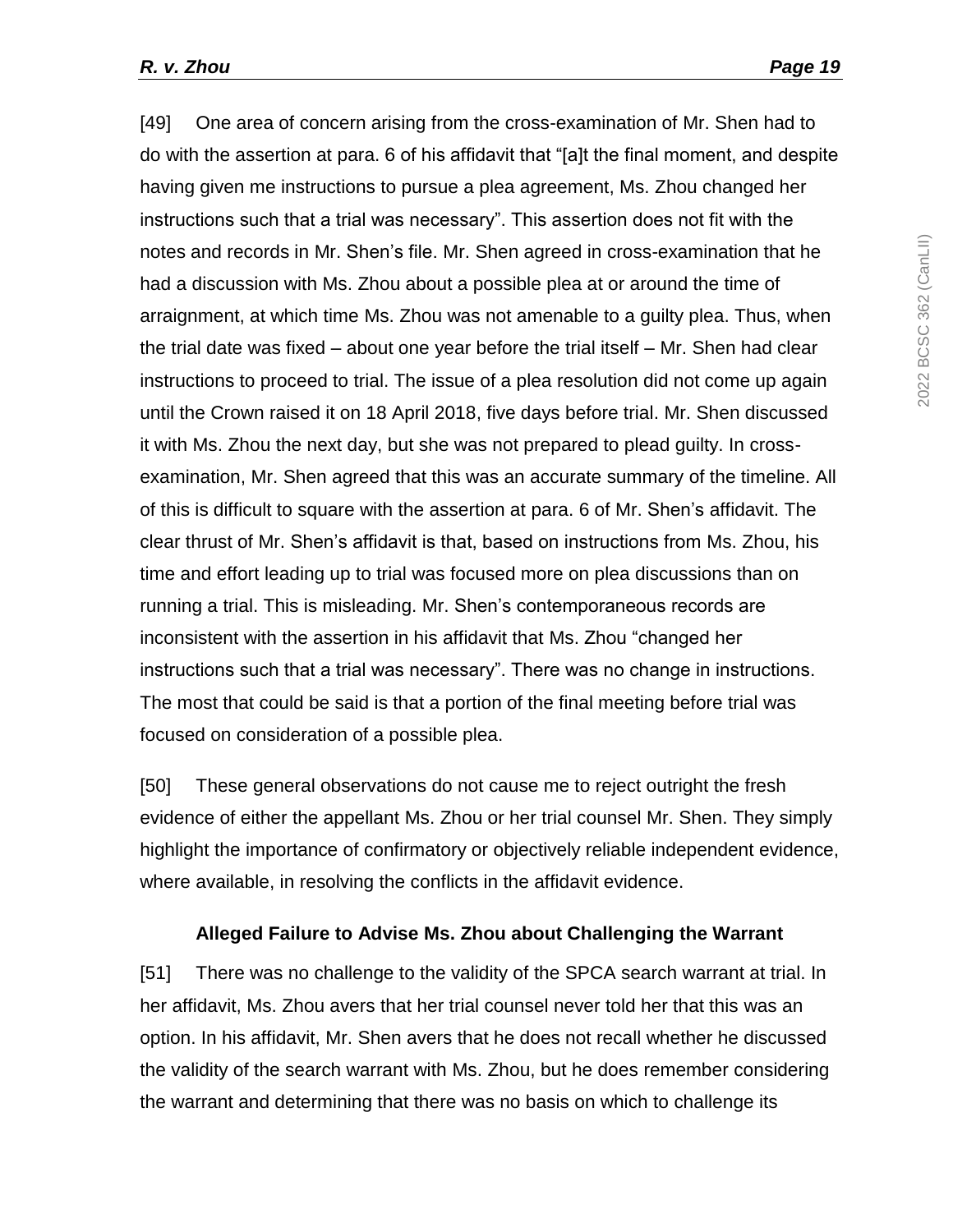validity. In those circumstances, it would not be Mr. Shen's normal practice to discuss a challenge to the validity of the warrant with the client.

[52] There is nothing in the record before me to show that there was a basis in fact or in law for challenging the validity of the SPCA warrant. Neither the warrant nor the information to obtain the warrant are included in the appeal record.

#### **Alleged Failure to Use Dr. Brar's Clinical Records at Trial**

[53] Having carefully reviewed the affidavit evidence of Ms. Zhou, Dr. Brar, and Mr. Shen, the net result is as follows. Ms. Zhou originally obtained a collection of records directly from Dr. Brar's office on 2 March 2016, shortly after the SPCA search that lead to the charge. When she met with her trial counsel Mr. Shen, Ms. Zhou showed him the records. However, Mr. Shen was aware that Dr. Brar had also sent the records to the SPCA, who in turn had forwarded them to the Crown, who in turn included them in the Crown disclosure provided to the defence. Mr. Shen checked the records Ms. Zhou presented to him against the records included within the Crown disclosure, and concluded that these two sources of records were "largely duplicative". The only exception was that Ms. Zhou's records included copies of receipts for vaccinations for her animals.

[54] While Ms. Zhou asserts in her affidavit that Mr. Shen refused to take the records from her, I do not accept that as a fair characterization of what happened. I note, as pointed out by Mr. Shen in his affidavit, that at one point in her affidavit Ms. Zhou deposes that she gave him "all the documents [she] had", whereas in another part of her affidavit, Ms. Zhou asserts that he refused to take the documents from her. I find that in fact what happened is that Mr. Shen took the documents from Ms. Zhou, compared them to the disclosure, and determined that the two sets of records were "largely duplicative".

[55] Ms. Zhou also complains in her affidavit that she specifically instructed Mr. Shen to obtain copies of the clinical records directly from Dr. Brar's office and that he refused to do so. Again, I do not accept that this is an accurate picture of what actually happened. The objective reality of the situation is that Mr. Shen had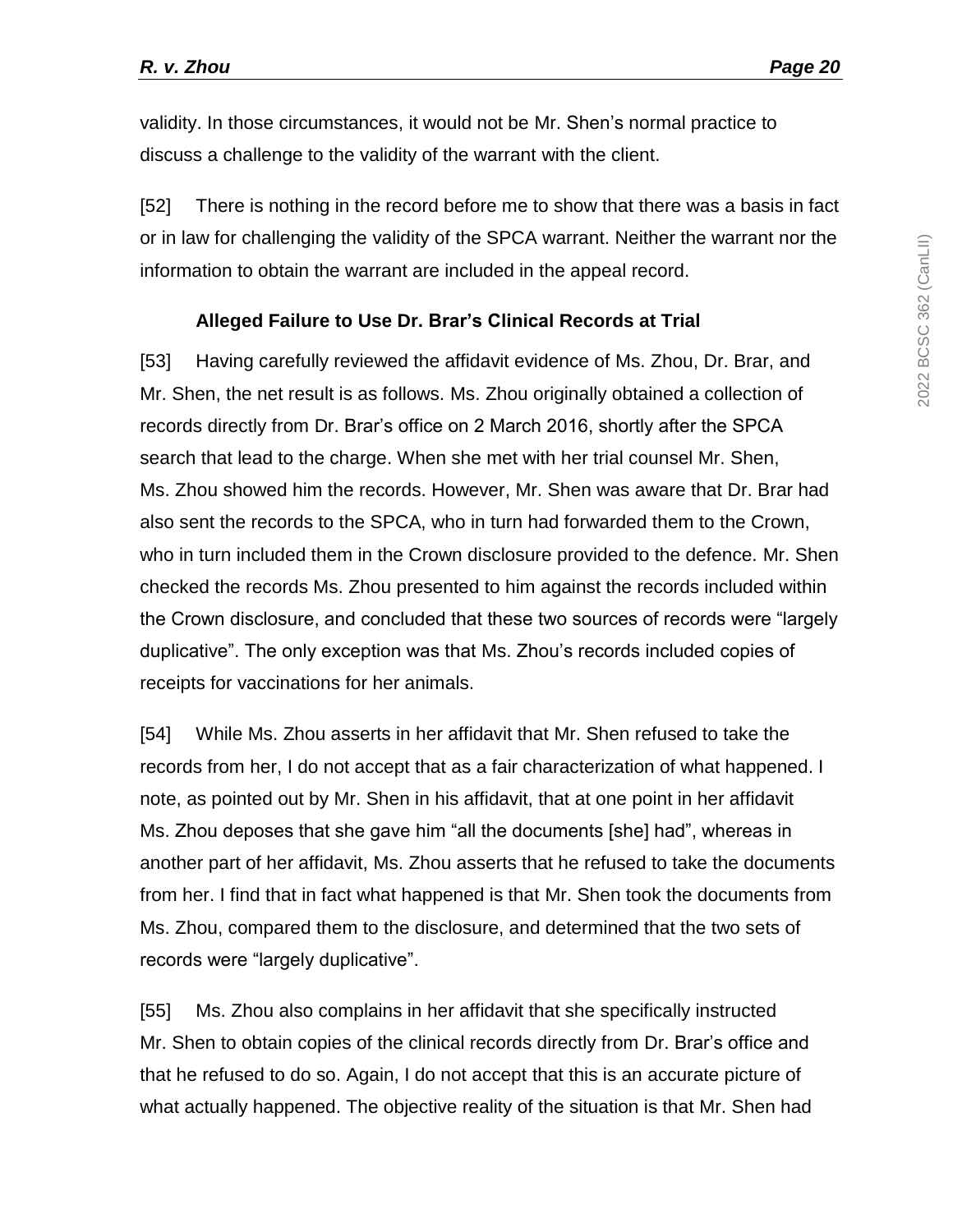been given good reason to believe Dr. Brar had sent all of his records to the SPCA, the SPCA had sent them to the Crown, and the Crown had disclosed them to the defence. Mr. Shen was also aware that Ms. Zhou had obtained copies of the records directly from Dr. Brar. Mr. Shen compared the two sets of records at his disposal (one set for the Crown disclosure, and the other set from his client) and determined that they were substantially the same. In these circumstances, Mr. Shen concluded that there was no practical utility in contacting Dr. Brar to get another copy of the same records directly from his office. Mr. Shen may not have fully communicated this to Ms. Zhou, or she may not have fully understood it, but I find that this is the gist of what happened.

[56] In her affidavit, Ms. Zhou alleges that Mr. Shen failed to make use of Dr. Brar's clinical records at trial. Ms. Zhou says she gave Mr. Shen "all the documents that I had and I also told him everything that I had done to help the animals in my care". Ms. Zhou wanted Mr. Shen to "ask questions about the veterinary documents and reports", but Mr. Shen said it "wasn't necessary".

[57] In response to the allegation that he failed to effectively use Dr. Brar's clinical records at trial, Mr. Shen explained in his affidavit how he made use of these records. He put the records to Dr. Brar during his testimony, as a means of showing that Ms. Zhou took animals to Dr. Brar's clinic for treatment on a regular basis. As Mr. Shen put it in his affidavit, "I cross-examined Dr. Brar on the records as a whole and the frequency which Ms. Zhou brought animals to him for care". Mr. Shen's affidavit refers to specific passages in the trial transcript where the records were put to Dr. Brar. However, Mr. Shen's overall strategy was to avoid delving too far into the specifics of any particular animal's care, most specifically the euthanized cat, Peter, who was "in particularly bad shape" when the SPCA searched Ms. Zhou's property.

[58] Ms. Zhou raises a number of more specific complaints in her affidavit about the manner in which Mr. Shen dealt with, or failed to deal with, the clinical records relating to Peter the cat.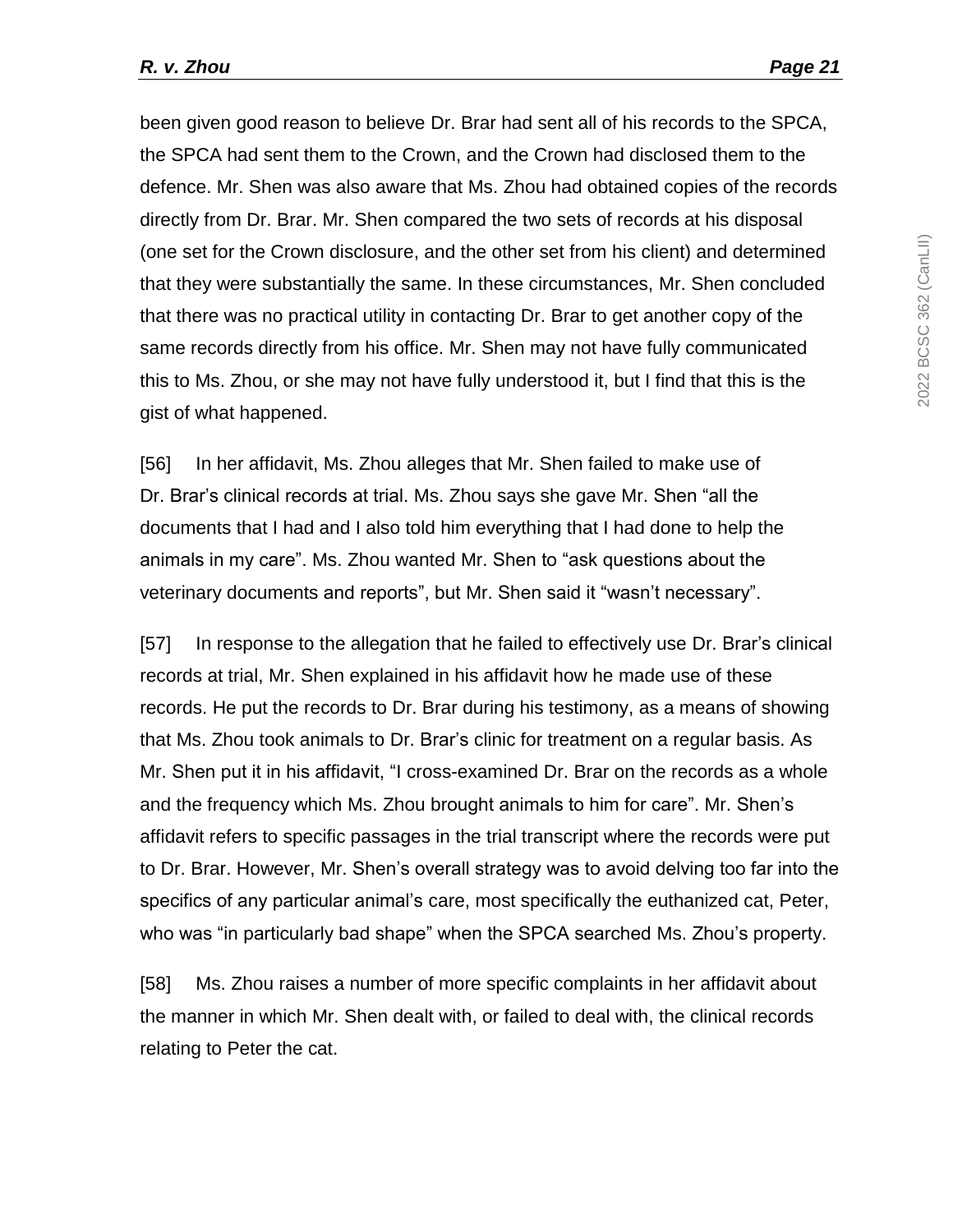[59] Ms. Zhou asserts that Mr. Shen failed to elicit evidence that Dr. Brar knew Peter the cat because he treated this animal on multiple occasions. Ms. Zhou avers that Dr. Brar saw Peter the cat at least 10 times prior to the SPCA seizure, that she communicated this to Mr. Shen, and Mr. Shen failed to make use of this information at trial. Ms. Zhou further asserts in her affidavit that when Dr. Brar testified that he was not specifically aware of treating Peter the cat, or not aware of this cat by name, Ms. Zhou raised this issue with Mr. Shen. Ms. Zhou referred to an incident on the fourth day of the trial when she tried to refer Mr. Shen to a particular document showing that Dr. Brar treated a cat specifically identified as Peter, in response to which Mr. Shen said he could not find the document and told Ms. Zhou to stop talking. I note that a number of Dr. Brar's clinical records refer to a 10-year-old cat called "Peter". I will address the significance of that evidence in more detail below.

[60] Mr. Shen's response to the allegation that he failed to make use of the clinical records with respect to Peter the cat is that he considered it "strategically unsound to focus Ms. Zhou's defence on the animal arguably in the worst shape and it served no purpose in light of the number of animals in Ms. Zhou's home". Mr. Shen avers in his affidavit that he has no specific recollection of a conversation with Ms. Zhou about a particular document on the fourth day of trial, but he may well have told Ms. Zhou not to talk to him or distract him during the testimony.

[61] Ms. Zhou also asserts that Mr. Shen failed to elicit evidence that Peter the cat had a genetic pre-disposition which was the cause of much of his illness. Ms. Zhou says the records she provided to Mr. Shen prior to trial verify that Peter the cat was in fact determined to have a genetic pre-disposition, and that Mr. Shen failed to make use of them. Once again, I note that several of the clinical records Mr. Shen had prior to trial showed that Peter the cat was diagnosed with a genetic predisposition.

[62] In his affidavit, Mr. Shen explains that it would have been contrary to the overall, agreed-upon defence strategy to focus on any particular animal, most specifically the euthanized cat, Peter. Mr. Shen points out that many of Dr. Brar's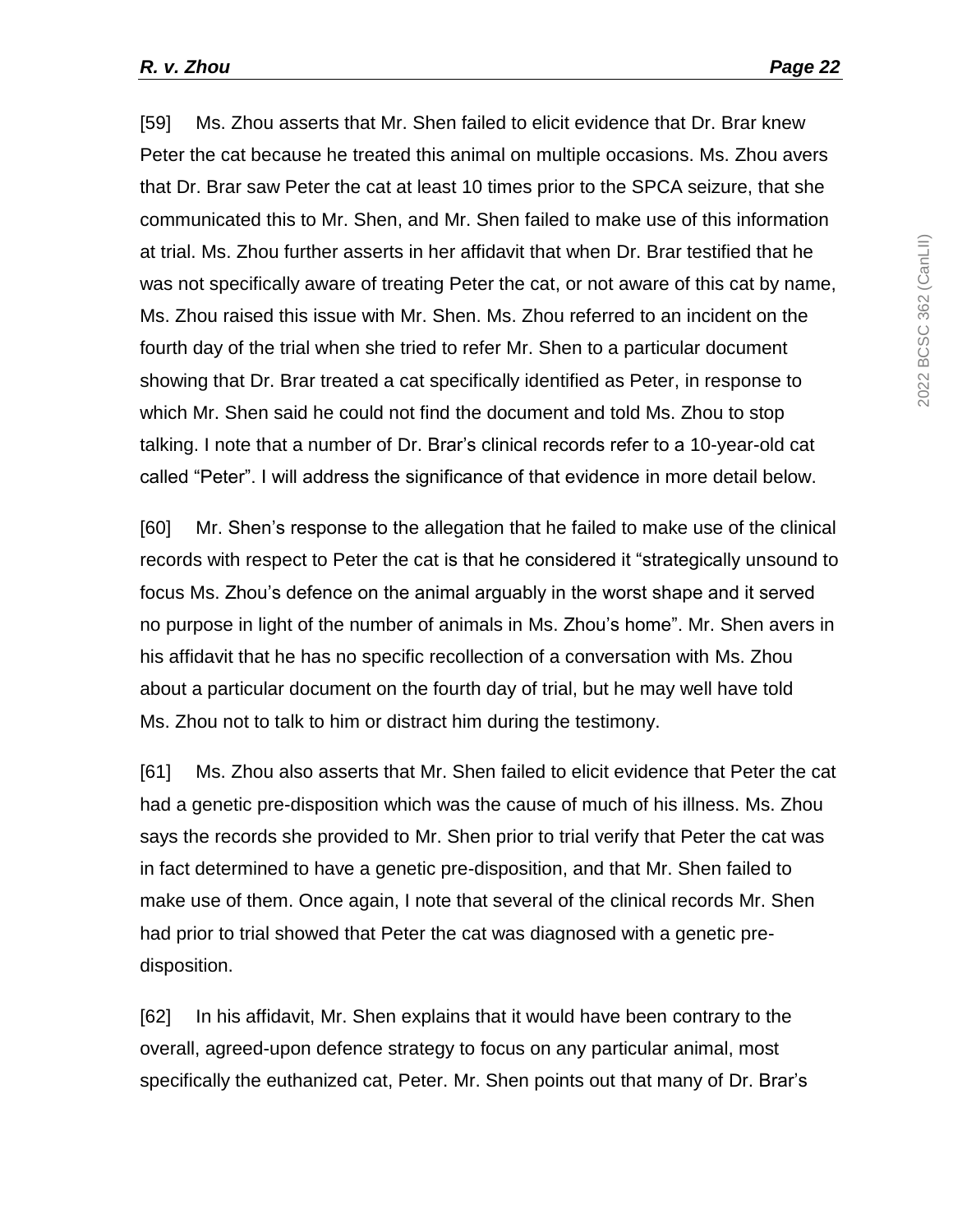records "predate the search by months". Moreover, while some parts of the records relating to Peter provided support for Ms. Zhou's defence, other portions of the records hurt her case. For example, a clinical record dated 4 June 2015 referred to the fact that Peter had a "genetic predisposition" to certain symptoms, but also noted a concern about "multifactorial cause" for the animal's ailments, including "environmental stress", "diet", "viral", and "bacterial" issues. In a clinical record dated 2 January 2016, Dr. Brar noted that Peter's condition was not improving, and advised that the "best option is to refer to specialist", although Dr. Brar left it up to the "owner" to decide.

[63] In cross-examination on his affidavit, Mr. Shen agreed that he had notes from the second or third day of the trial in which Ms. Zhou said something to him about an expert or a report indicating that the "A1 cat", which from the context I infer to be a reference to Peter, had a genetic defect and that Ms. Zhou had spent money to treat it and it was getting better. At the time of his testimony before me Mr. Shen had no independent recollection of this event but he agreed that his notes made reference to a discussion with Ms. Zhou about some kind of report about a genetic defect. However, as noted above, Mr. Shen's overriding concern was that while some portions of the records might have advanced Ms. Zhou's defence, other portions undermined her position. Hence, Mr. Shen's considered strategy was to allude to Dr. Brar's records to underscore the frequency with which Ms. Zhou took her animals to the vet, while at the same time trying not to focus on any one record or the particular treatment of any one specific animal, particularly Peter the cat.

#### **Omitted Records**

[64] Ms. Zhou further alleges that as a result of Mr. Shen's failure to obtain records directly from Dr. Brar's office, counsel did not have a complete copy of Dr. Brar's clinical records at the time of trial. Ms. Zhou's affidavit and the string of emails marked as an exhibit to her earlier affidavit indicate that in mid-May of 2018 – after the trial judge's decision finding Ms. Zhou guilty – Ms. Zhou asked Dr. Brar's office to "re-forward" the records to her. Dr. Brar's office subsequently sent the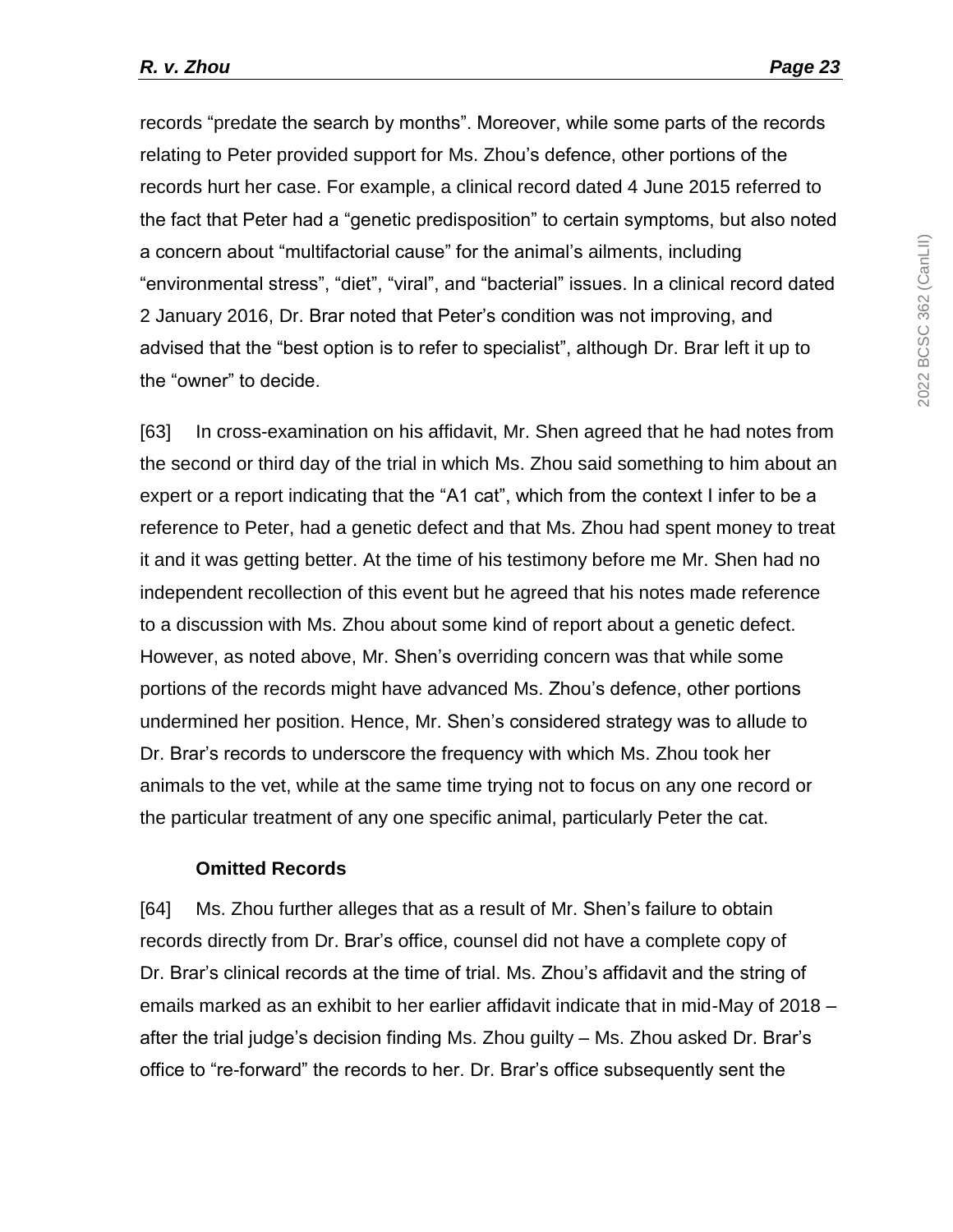records to Ms. Zhou again. Dr. Brar's office later located "2-3 more pages" of documents that had not been provided earlier, and forwarded them to Ms. Zhou.

[65] Based on a comparison of the records within his file and the records attached to Ms. Zhou's affidavit, Mr. Shen concluded in his affidavit that there were "three additional records relating to the treatment of Peter" that he had not previously received from either the Crown disclosure or Ms. Zhou, specifically clinical records dated 14 August 2015, 10 October 2015, and 2 January 2016. I will go on to briefly review the contents of each of these three records. I note that I do not have the benefit of any *viva voce* testimony or even affidavit evidence as to the significance or meaning of the entries in the records. However, these records have been identified as clinical records of Dr. Brar's veterinary practice at the Columbia Square Animal Hospital, hence there is a basis for their admission as hospital records under the common law as discussed in *Ares v. Venner*, [1970] S.C.R. 608. At the hearing before me, neither party suggested that the records themselves were inadmissible or unreliable, although the Crown fairly points out that the assertions attributed to the "client", Ms. Zhou, are self-serving out of court statements not admissible for the truth of their contents. Beyond this, there are also limits on the meaning that can be ascribed to certain technical terms set out in the records, a concern which goes to weight and not admissibility. Where a particular entry is ambiguous or too technical to understand, I would not place any weight on that entry.

[66] The first of the three omitted records is a clinical record of a physical examination by Dr. Brar on 14 August 2015. The client is identified as Ms. Zhou and the patient is referred to as Peter, a 10-year-old cat, weight 9.8 pounds. The reason for the visit is indicated to include "diarrhea" for the past two to three days. The record suggests that the client was given two treatment options. The first option included blood work, fecal analysis, radiographs, and intravenous fluids and supportive therapy. The second option was more conservative treatment with drugs. The client chose the second option. The doctor prescribed a drug to be administered every 12 hours as directed for seven days.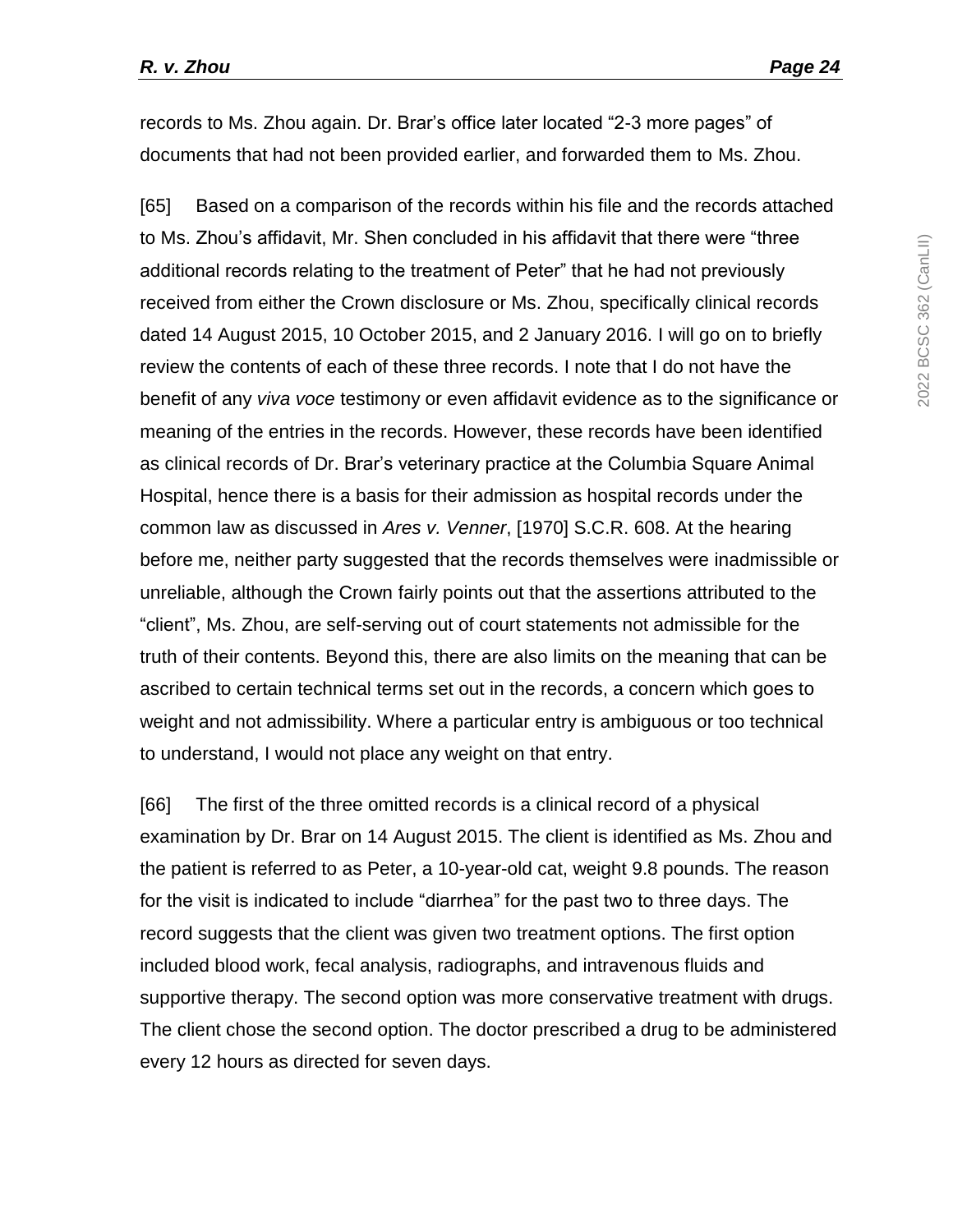[67] The second of the three omitted records is a clinical record of a physical examination by Dr. Brar on 10 October 2015. Again, the client is identified as Ms. Zhou and the patient is Peter, a 10-year-old cat, weight 9.9 pounds. The reason for the visit is indicated as "[m]ild stomatitis / mucositis". The record includes the reported condition of the animal as indicated by the client, which is hearsay. The doctor recommended prednisone injections to be given once every two months, and the client agreed.

[68] The third of the three omitted records is a clinical record dated 2 January 2016. The client is Ms. Zhou and the patient is Peter. The record refers to a report of "[m]ild caudal stomatitis, mild alvel[a]r mucositis". The record includes statements from the client which are hearsay. Dr. Brar advised the client to continue with injections "every 2 to 2.5 months as needed." The significance or added value of this 2 January 2016 omitted record is greatly attenuated by the fact that the previously disclosed records, available to Mr. Shen for use at trial, included a much more detailed "check in report" dated 2 January 2016. This report, described earlier, included notations from Dr. Brar that Peter was "still not improving since last few months", and advising that the "best option" was to refer this cat to a specialist.

[69] With regard to the overall significance of the three omitted records, Mr. Shen explains in his affidavit that even if he had been aware of these records at trial, he would not have cross-examined Dr. Brar on them. He "viewed cross-examination of Dr. Brar on individual animals and records as an unhelpful area for Ms. Zhou's defence". This harkens back to Mr. Shen's earlier assertions that he considered it strategically unsound to focus Ms. Zhou's defence on specific animals, particularly Peter the cat, an animal that was in very bad physical condition when the SPCA discovered it.

#### **Alleged Failure to Properly Prepare for Cross-Examination of Dr. Brar**

[70] In her affidavit, Ms. Zhou asserts that prior to trial she met with her trial counsel twice for less than half an hour on each occasion. Ms. Zhou told her trial counsel that her practice was to take sick animals to her veterinarian, Dr. Brar.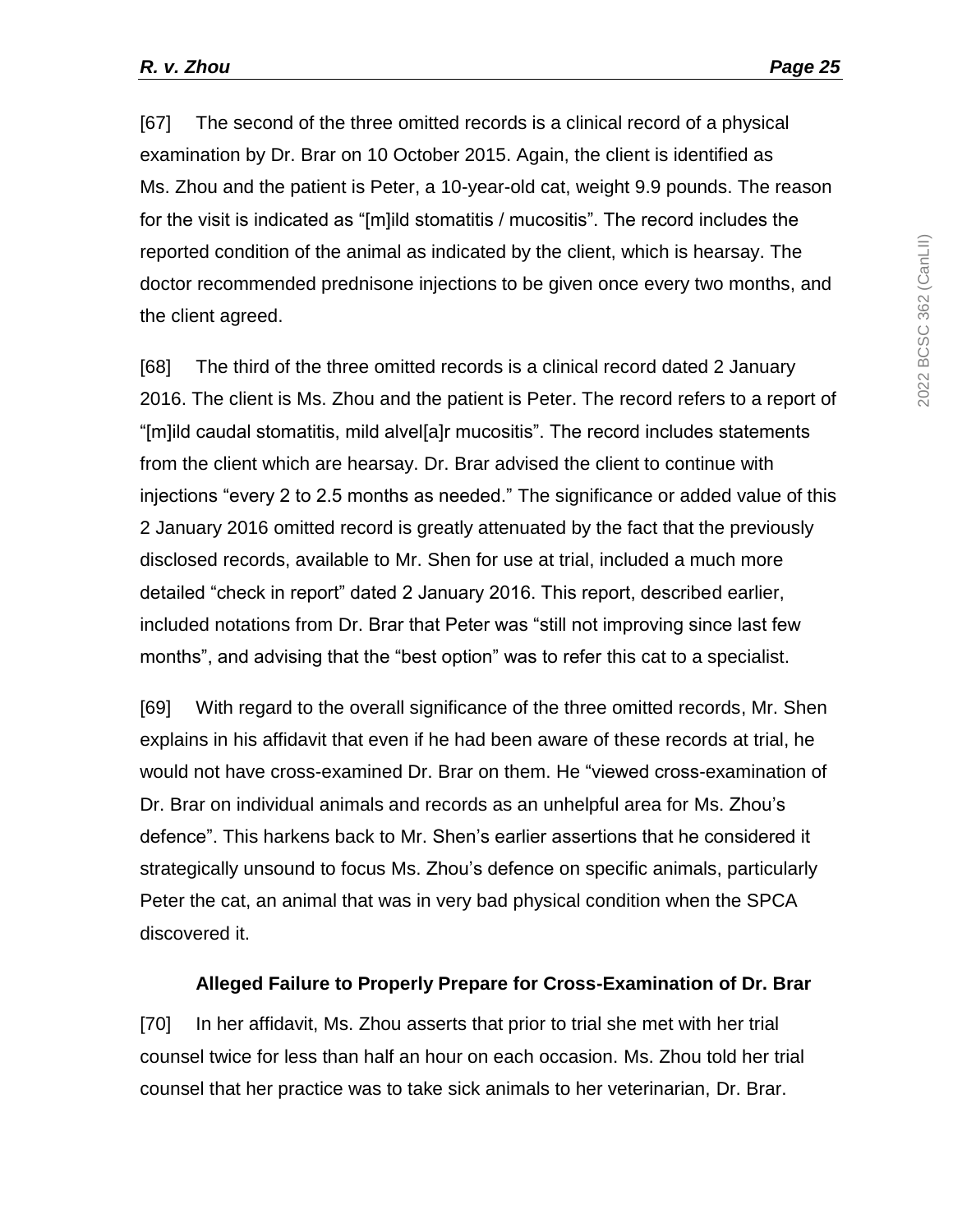Ms. Zhou repeats several times in her affidavit that she did everything Dr. Brar told her to do to care for her animals. Dr. Brar was called as a witness for the Crown and cross-examined by her trial counsel. Ms. Zhou wanted her trial counsel to ask Dr. Brar questions about the treatment of her animals.

[71] With regard to his efforts to prepare for trial generally, Mr. Shen disputes the that he only had two meetings with Ms. Zhou for less than 30 minutes each. Mr. Shen says the meeting on 19 April 2018 lasted 90 minutes. Mr. Shen also explains that he "spent many hours on the phone with Ms. Zhou" in advance of the trial.

[72] With regard to his preparation for examination of Dr. Brar specifically, Mr. Shen considered Dr. Brar to be "the most helpful Crown witness for Ms. Zhou's case" for a variety of reasons, including the fact that he had previously treated Ms. Zhou's animals. One of his goals in cross-examining Dr. Brar was to elicit evidence regarding Ms. Zhou's efforts to have the animals treated. Mr. Shen originally asserted in cross-examination that he spoke with Dr. Brar in advance of his trial testimony, but on further cross-examination Mr. Shen conceded that he could not be sure whether he actually did so. Mr. Shen maintained that he was prepared to deal with Dr. Brar's evidence. His view was that as defence counsel, his job would be to elicit evidence from the witnesses that would be helpful to the defence case. Mr. Shen's overall view was that Dr. Brar's evidence would be helpful to the defence position. His approach was to elicit evidence about Ms. Zhou's efforts to have her animals treated, without focusing on the treatment of any one specific animal.

[73] Mr. Shen explains in his affidavit that he did not feel it would be helpful to focus his examination of Dr. Brar on particular animals because (i) it might draw the judge's attention to the condition of specific animals, including Peter the cat, who was arguably the animal in the worst condition, and (ii) there were many animals under Ms. Zhou's care, and to mount a successful due diligence defence, she would have to show that she took reasonable efforts to care for all of them. Mr. Shen also explains that he did not want to challenge or undermine Dr. Brar's credibility,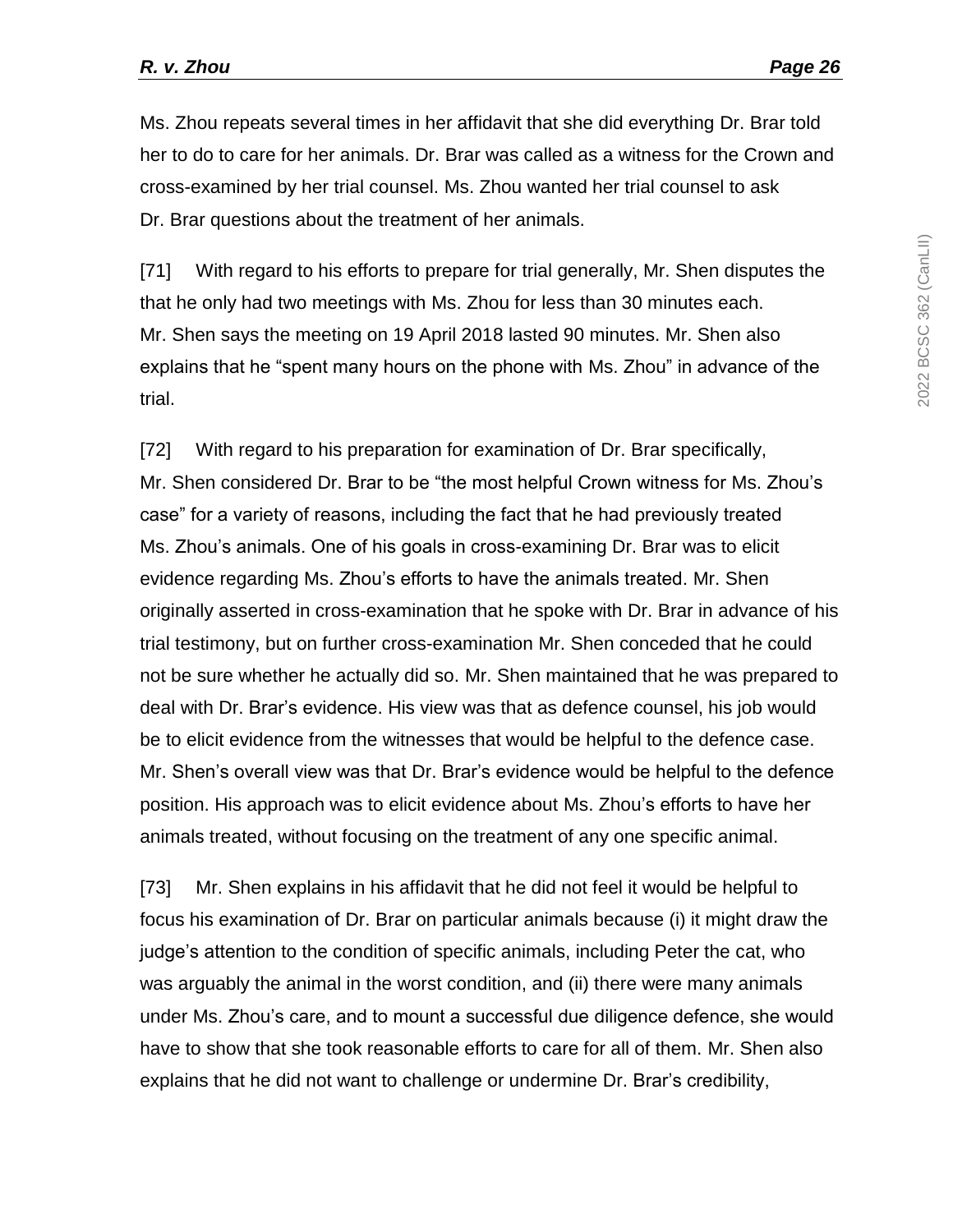because he intended to rely on Dr. Brar's testimony to support Ms. Zhou's position that she made regular efforts to get treatment for her animals when necessary.

[74] Mr. Shen felt that Dr. Brar's evidence would be helpful to the defence, but did not believe it would be the lynchpin of the case. In cross-examination before me, Mr. Shen agreed that he could have tried to interview Dr. Brar in advance of the trial, but Mr. Shen could not recall whether he ever spoke with Dr. Brar in advance of trial. Mr. Shen maintained that his objective at trial was to elicit evidence from Dr. Brar that would be helpful to the defence case, but he would not agree with the suggestion that Dr. Brar's testimony was essential to the defence case.

[75] Ms. Zhou alleges in her affidavit that she told Mr. Shen that at some unspecified time prior to the SPCA search of the Colebrook Road property, Dr. Brar told her that five or six of her cats had ringworm, including Peter. In response to this allegation, Mr. Shen deposes in his affidavit that while he cannot recall whether he turned his mind to this issue at the time, his perusal of Dr. Brar's records do not reflect the extent of ringworm, skin condition, emaciation, or oral lesion that were described by Dr. Walton in his expert report or in photographs taken at the time of Dr. Walton's examination of the "A-1 cat", which is the designation Dr. Walton used for the cat that had to be euthanized.

[76] Ms. Zhou asserts that she told her trial counsel about Dr. Brar giving Peter the cat an injection on 17 January 2016, approximately one month before the SPCA search. Ms. Zhou complains that Mr. Shen never put this assertion to Dr. Brar in cross-examination. In support of this position, Ms. Zhou attaches to her affidavit copies of records showing that Dr. Brar did in fact prescribe injections for Peter the cat on 4 June 2015, 10 October 2015, and 2 January 2016. In response to this particular allegation, Mr. Shen points to another report dated 2 January 2016, referring to Peter the cat, which includes a handwritten entry from Dr. Brar that reads as follows:

R/C in 1 month. Advised referral to a dental specialist. Advised O stomatitis in cats is a complex condition Peter is still not improving since last few months, adv best option is refer to a specialist. Owner to decide.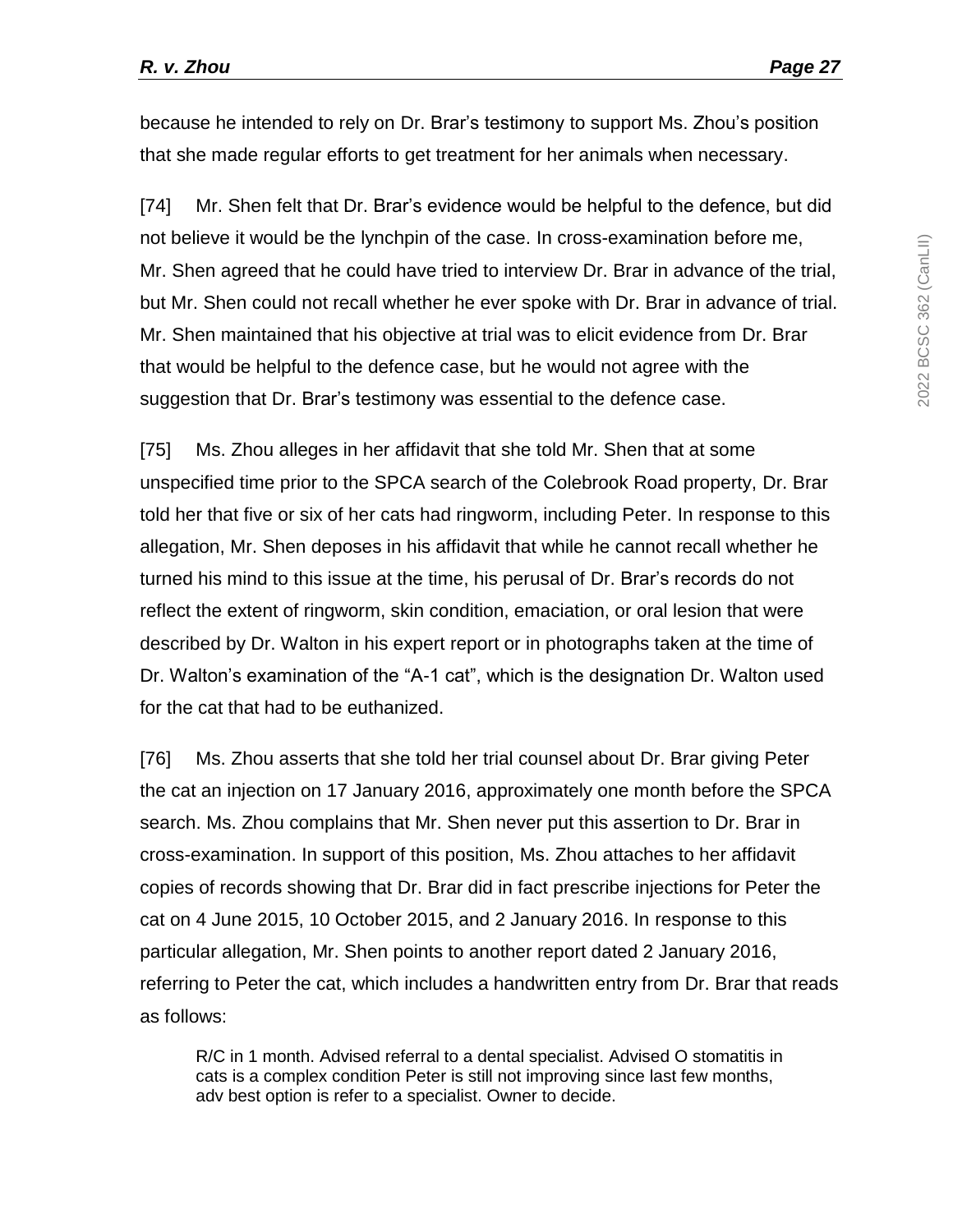I note as well that there is no record of an injection or treatment of Peter the cat by Dr. Brar on 17 January 2016. The clinical records tendered before me do not include any reference to Dr. Brar treating Peter the cat after 2 January 2016.

[77] Ms. Zhou avers in her affidavit that she told trial counsel that after visiting the Colebrook Road property in January 2016, Dr. Brar sent a report to the SPCA indicating that her animals were "being well cared for and to a proper standard". Ms. Zhou complains that Mr. Shen did not cross-examine Dr. Brar on this. In response to this allegation, Mr. Shen deposes in his affidavit that he was in possession of a letter sent to the SPCA by Dr. Brar following his visit to the Colebrook Road property in January of 2016. Mr. Shen deposes that Dr. Brar was examined both in direct examination and in cross-examination with respect to the contents of this letter. At the hearing of the appeal, the Crown conceded that Dr. Brar in fact sent documents to the SPCA regarding the condition of Ms. Zhou's animals, including Peter the cat, at some point prior to the SPCA search. However, the Crown maintains that these documents were peripheral and did not go to the key issue of the condition of the animals when the SPCA seized them on 16 February 2016.

#### **Alleged Failure to Properly Prepare Ms. Zhou for Her Trial Testimony**

[78] As noted above, Ms. Zhou maintains that Mr. Shen only met with her twice, for less than 30 minutes on each occasion, to prepare for the trial. Mr. Shen denies this. In his affidavit, Mr. Shen states that his trial preparations were ongoing. His final meeting with Ms. Zhou on 19 April 2018 lasted some 90 minutes. In addition to this he says he spoke with Ms. Zhou on the phone for "hours" in advance of the trial.

[79] In cross-examination, Mr. Shen agreed that his only notes about a specific meeting with Ms. Zhou to prepare for trial were his notes from 16 April 2018, seven days before the start of the trial. Mr. Shen testified that he did not do all of the trial preparation at one meeting; rather, he prepared the client for trial in a series of meetings over time.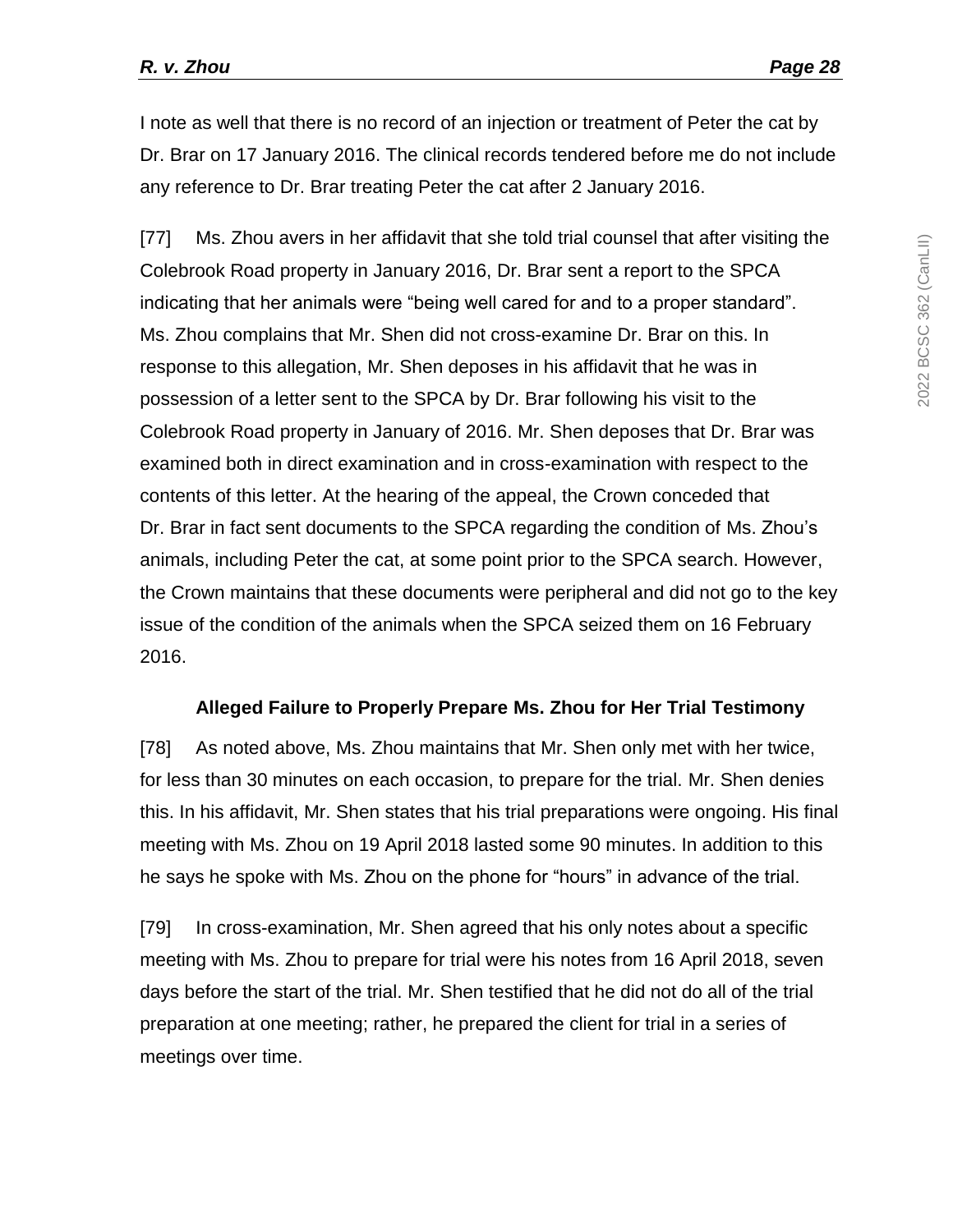[80] Mr. Shen testified that he made notes of what Ms. Zhou told him on various documents in his file including the Crown disclosure and witness statements. Mr. Shen confirmed that he had handwritten notes on various documents in the Crown disclosure, although he could not say when the notes were made.

[81] To return to the 16 April 2018 meeting, Mr. Shen agreed that it was the last scheduled trial preparation meeting with Ms. Zhou before the start of the trial. The purpose of that meeting was to review the overall strategy of the case, the areas they wanted to focus on and the areas they wanted to avoid. Mr. Shen did not go through the specific questions that he would ask Ms. Zhou during her testimony. Later in the cross-examination, Mr. Shen added that during the 16 April 2018 meeting, Ms. Zhou offered to provide a complete statement of her involvement. Mr. Shen said he does not normally require such a document, but Ms. Zhou offered to provide an outline, and Mr. Shen thought it would be helpful to keep her organized and to review the areas that they should address and areas they should avoid in Ms. Zhou's evidence. (On the whole of Mr. Shen's evidence, it is not clear to me whether Mr. Shen asked Ms. Zhou for a written outline, or alternatively whether Ms. Zhou simply volunteered to provide it.)

[82] Mr. Shen did not have notes of any further meetings with Ms. Zhou until 19 April 2018. The principal purpose of that meeting was to discuss the Crown's plea proposal, and there was only a limited discussion of trial preparation. More specifically, after confirming that Ms. Zhou maintained her innocence and would not plead guilty, Mr. Shen discussed witness availability. Again, there was some discussion about Ms. Zhou providing a "coherent statement" of her evidence. However, in the end Mr. Shen never actually obtained such a document from Ms. Zhou. Mr. Shen agreed that he did not sit down with Ms. Zhou to prepare her direct examination, nor did he review any specific questions and answers with her.

[83] Mr. Shen agreed that it was an expectation that Ms. Zhou would testify at trial and that her evidence would be a "cornerstone" of the defence. Mr. Shen did not regard this as a classic "*W.D.* case", since Ms. Zhou was charged with a strict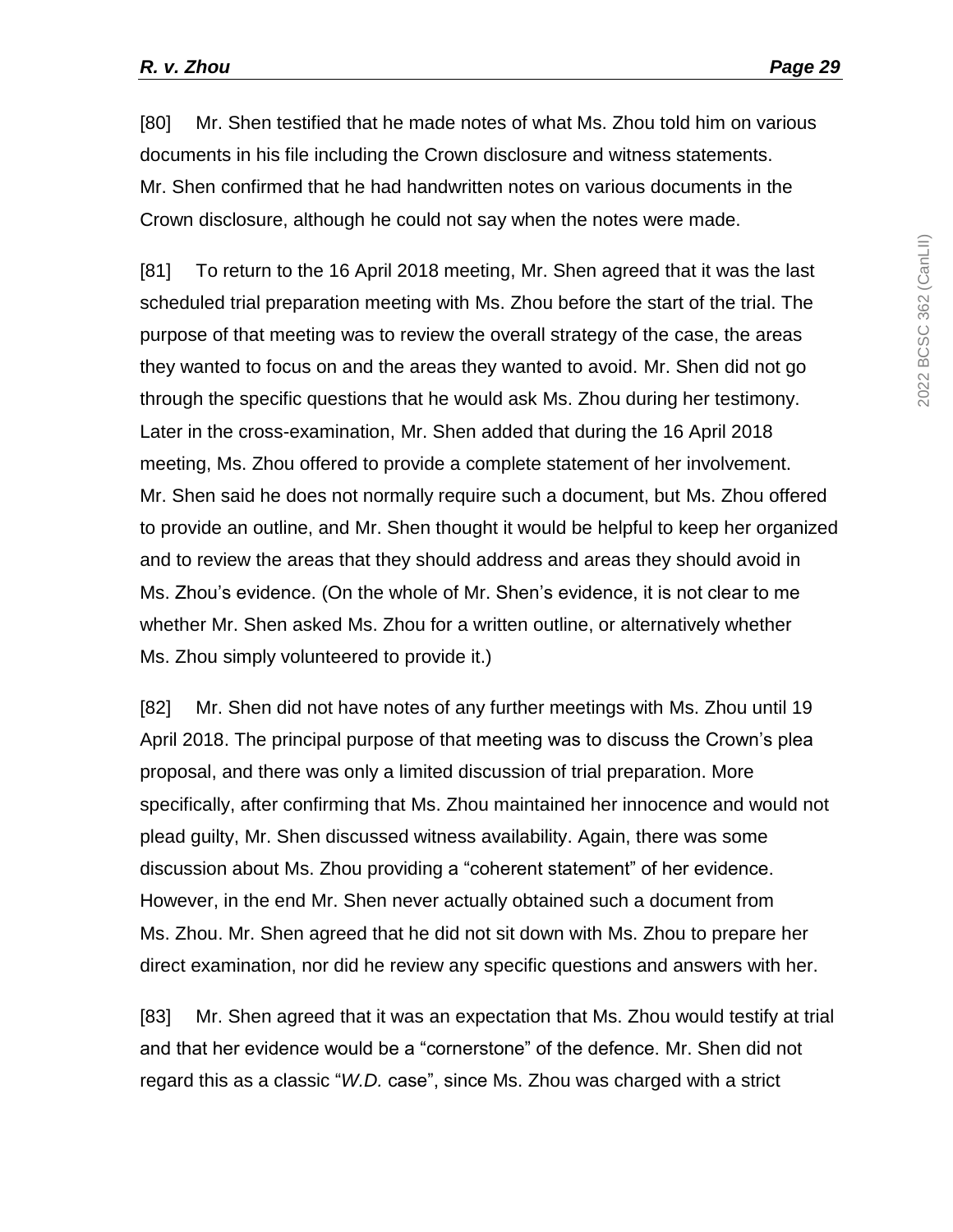liability offence and she had the evidentiary burden of establishing a defence of due diligence. Mr. Shen testified that he was aware of the obligation to put his client's version of events to the Crown witnesses. He agreed that he did not have an actual witness statement from Ms. Zhou. Mr. Shen repeated that the written outline that he had discussed with Ms. Zhou would be helpful, but he did not consider it necessary to do his job. Mr. Shen agreed that he never obtained or put together a "point by point" written summary of Ms. Zhou's anticipated evidence.

[84] In para. 18 of his affidavit, Mr. Shen avers that the "extent of Ms. Zhou's evidence in cross-examination regarding the euthanized cat and the ongoing care of him by Dr. Brar" was "more detailed" than he had anticipated. In his testimony before me, Mr. Shen did not agree that his failure to anticipate "the extent of detail" that came out in Ms. Zhou's cross-examination was a product of his failure to properly prepare Ms. Zhou's testimony. Mr. Shen maintained that he was aware of the facts from his meetings with Ms. Zhou, even though she had never given him a detailed written outline as referred to in their pre-trial meetings of 16 April and 19 April 2018.

#### **Alleged Breach of the Rule in** *Browne v. Dunn*

[85] After Ms. Zhou was found guilty, Mr. Shen reflected on the trial judge's comments about Ms. Zhou's position not being put to Dr. Brar, which the trial judge described as a failure to adhere to the rule in *Browne v. Dunn* (1893), 6 R. 67 (H.L.) [*Browne v. Dunn*]. In cross-examination before me, Mr. Shen testified that immediately after Ms. Zhou's testimony he considered whether he should apply to recall Dr. Brar to put the specifics of Ms. Zhou's testimony to him, but decided against it because the risk was greater than the potential benefit. Mr. Shen agreed that he did not speak with Dr. Brar before making this decision. As I understood Mr. Shen's evidence on this point, the gist of his reasoning was that the decision not to put certain details to Dr. Brar was tactical. Among other things, Mr. Shen did not want to draw attention to specific animals because it could undermine the overall defence strategy.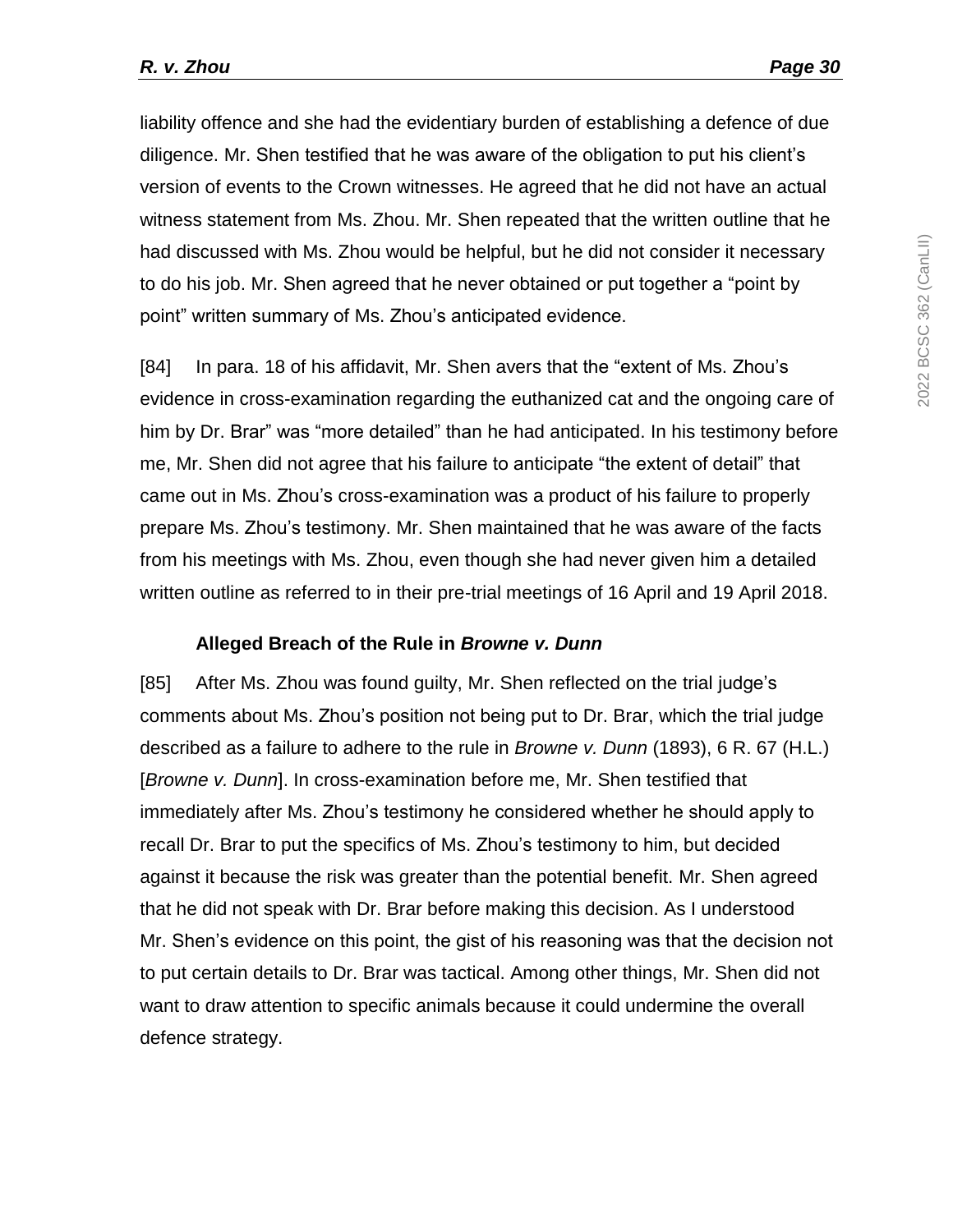[86] Mr. Shen asserts in his affidavit that, in his view, the risks associated with recalling Dr. Brar to put specifics to him far outweighed the benefits. Mr. Shen explained that there was a risk Dr. Brar might agree that the euthanized cat was in fact Peter, and that Peter should indeed have been euthanized based on his condition at the time of the SPCA search. This would have seriously damaged Ms. Zhou's case. Alternatively, if Dr. Brar agreed that the euthanized cat was Peter and asserted that Peter should not have been euthanized, that would likely have undermined the weight of Dr. Brar's evidence when placed up against the expert evidence of Dr. Walton and the other Crown witnesses as to the condition of Peter the cat at the time of the SPCA search. This in turn would have undermined the defence position that Dr. Brar was a reliable witness whose evidence tended to support to the testimony of Ms. Zhou that she frequently brought animals to his clinic for treatment. In other words, Mr. Shen viewed Dr. Brar as the most helpful Crown witness for the defence case, but Mr. Shen did not want to ask this witness specific questions about the treatment of specific animals, particularly Peter the cat, because this would only serve to underscore weaknesses in the defence case.

# **Analysis**

l

# **Legal Principles Governing Claims of Ineffective Assistance of Counsel**

[87] An accused who is represented by counsel at trial is entitled to effective legal assistance. A denial of effective assistance of counsel may undermine the reliability of the verdict, or alternatively it may result in an unfair trial. In either case, the result would be a miscarriage of justice within the meaning of s. 686(1)(a)(iii) of the *Criminal Code*: *Aulakh* at para. 41. 1

[88] There are two constituent legal elements to a claim of ineffective assistance of counsel, namely the performance component and the prejudice component. The performance component addresses whether trial counsel's conduct fell below the

<sup>1</sup> This is a summary conviction appeal governed by Part XXVII of the *Criminal Code*. By virtue of s. 822 of the *Criminal Code*, many of the provisions governing indictable appeals – including s. 686 – apply to summary conviction appeals.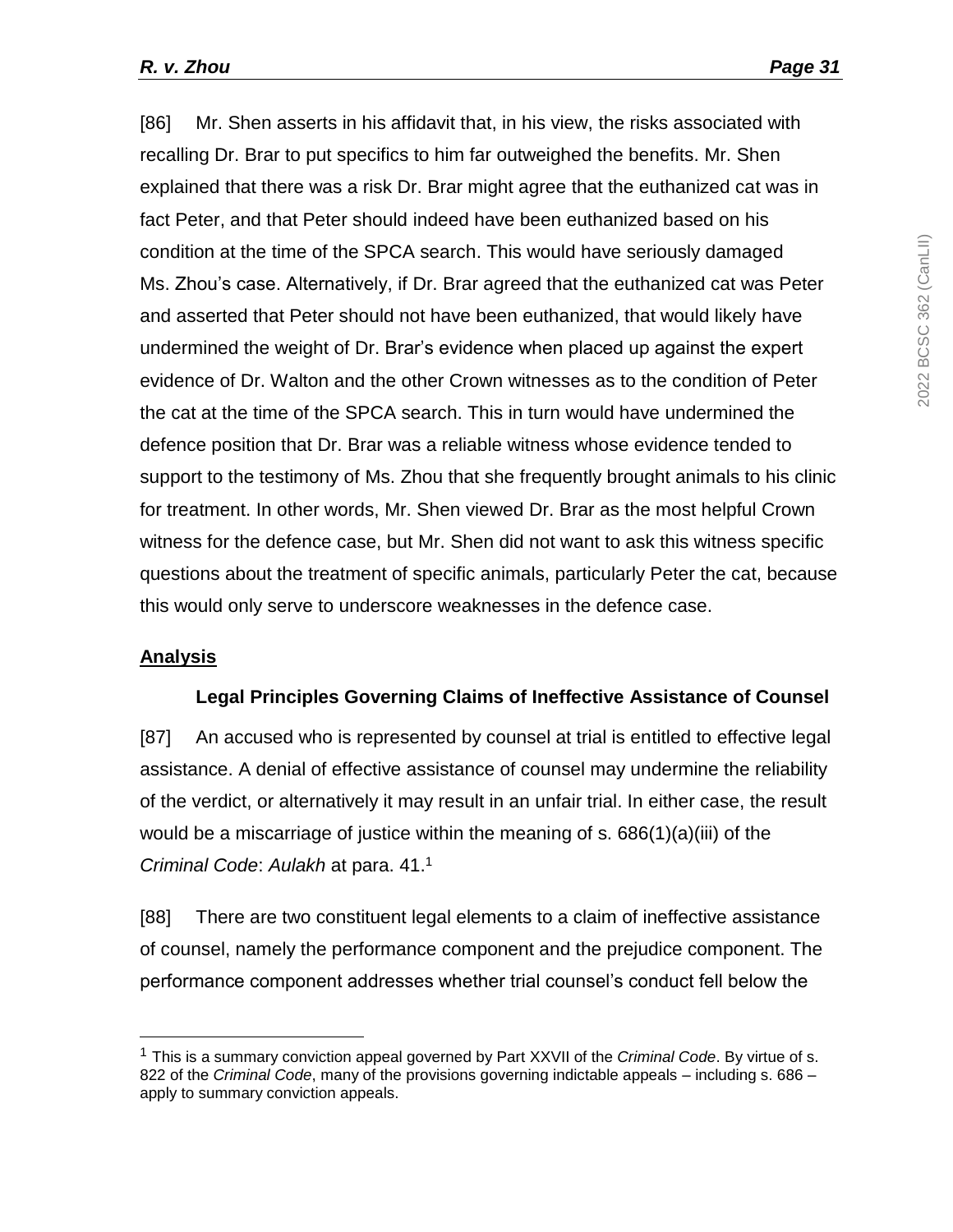standard of professionalism and diligence that could reasonably be expected, allowing for a wide margin of deference toward elements of professional judgment, and being careful not to scrutinize counsel's conduct with perfect hindsight. The prejudice component is concerned with whether the conduct in issue could be said to have negatively affected the result or created some procedural unfairness so as to give rise to a miscarriage of justice: *R. v. G.D.B.*, 2000 SCC 22 [*G.D.B.*] at paras. 26-29. The burden is on the appellant, as the party advancing the claim of ineffective assistance of counsel, to prove both of these components on a balance of probabilities: *Aulakh* at para. 45.

[89] In terms of the order in which the two components of the claim are assessed, Mr. Justice Major explained at para. 29 of *G.D.B.* that "[i]n those cases where it is apparent that no prejudice has occurred, it will usually be undesirable for appellate courts to consider the performance component of the analysis". Thus, if the appellate court is satisfied that no prejudice has occurred, it is appropriate to dispose of the matter on that basis, without wading unnecessarily into the realm of grading counsel's performance or professional conduct: *G.D.B.* at para. 29. As Madam Justice Dickson stated in *Ball* at para. 109, "[i]f prejudice is not proven to the requisite standard, the court should typically end the analysis".

# *(i) Prejudice Component*

[90] To satisfy the prejudice component of the test, the appellant must establish a "reasonable probability" that the alleged ineffective assistance of counsel caused a miscarriage of justice, by impacting upon either the reliability of the verdict, or the fairness of the trial: *Aulakh* at para. 52. In this context, a "reasonable probability" is a probability that is "sufficient to undermine confidence in the outcome". This is a standard falling "somewhere between a mere possibility and a likelihood": *Aulakh* at para. 42, citing *R. v. Joanisse* (1995), 102 C.C.C. (3d) 35 (Ont. C.A.) at 64.

[91] Turning to the allegations of ineffective assistance of counsel advanced by Ms. Zhou in the case at bar, I will deal firstly with her complaint that Mr. Shen did not advise her of the option of challenging the validity of the search warrant. I have no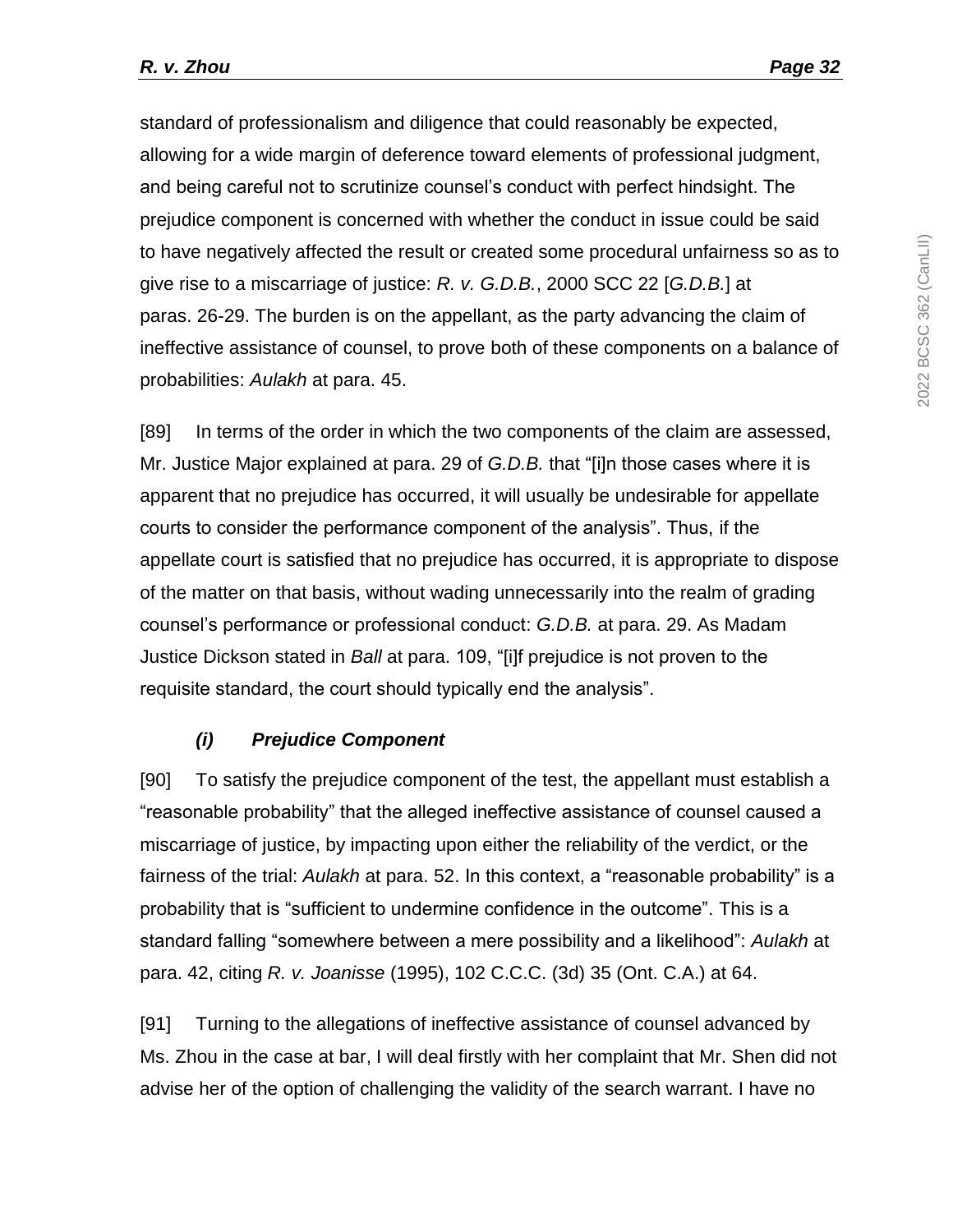difficulty concluding that Ms. Zhou has failed to establish any prejudice to either the reliability of the outcome or the fairness of the trial in connection with the validity of the search warrant. Nothing has been placed before me to show that a challenge to the search warrant would have stood any chance of success.

[92] I turn next to the allegations that Mr. Shen failed to: (i) make proper use of Dr. Brar's clinical records, (ii) properly prepare for the cross-examination of Dr. Brar, (iii) properly prepare Ms. Zhou for her testimony, and (iv) adhere to the rule in *Browne v. Dunn*. Ms. Zhou advanced some of these arguments as separate or discrete points, but I intend to deal with them all at once because in my view they all relate in one way or another to the manner in which Mr. Shen integrated, or failed to integrate, Dr. Brar's clinical records into the defence position.

[93] In assessing the significance of these points, it must be borne in mind that the case against Ms. Zhou was very strong. The objective evidence that a number of the animals under her control were in distress as of the date of the search warrant was very compelling, indeed overwhelming. Against this backdrop, I fail to see how a more detailed reliance on Dr. Brar's clinical records at trial could have had any hope of assisting Ms. Zhou in raising a doubt as to the *actus reus* element of the charge, namely that Ms. Zhou permitted animals under her care to be in distress at the time of the SPCA search on 16 February 2016. Most of Dr. Brar's records related to treatment of animals that took place months before the date of the search. The most recent records were for January of 2016. They were not likely to shed much light on the condition of the animals when the SPCA found them.

[94] With regard to the *mens rea* element, it is common ground that the charge Ms. Zhou was facing was a strict liability offence. As such, the burden was on Ms. Zhou to demonstrate that she took all the precautions a reasonable person would be expected to take to ensure that the animals under her care were not in distress. Again, I fail to see how a more focused use of Dr. Brar's clinical records could realistically have assisted Ms. Zhou in establishing that her conduct met the standard of due diligence. In the circumstances of this case, the mere fact that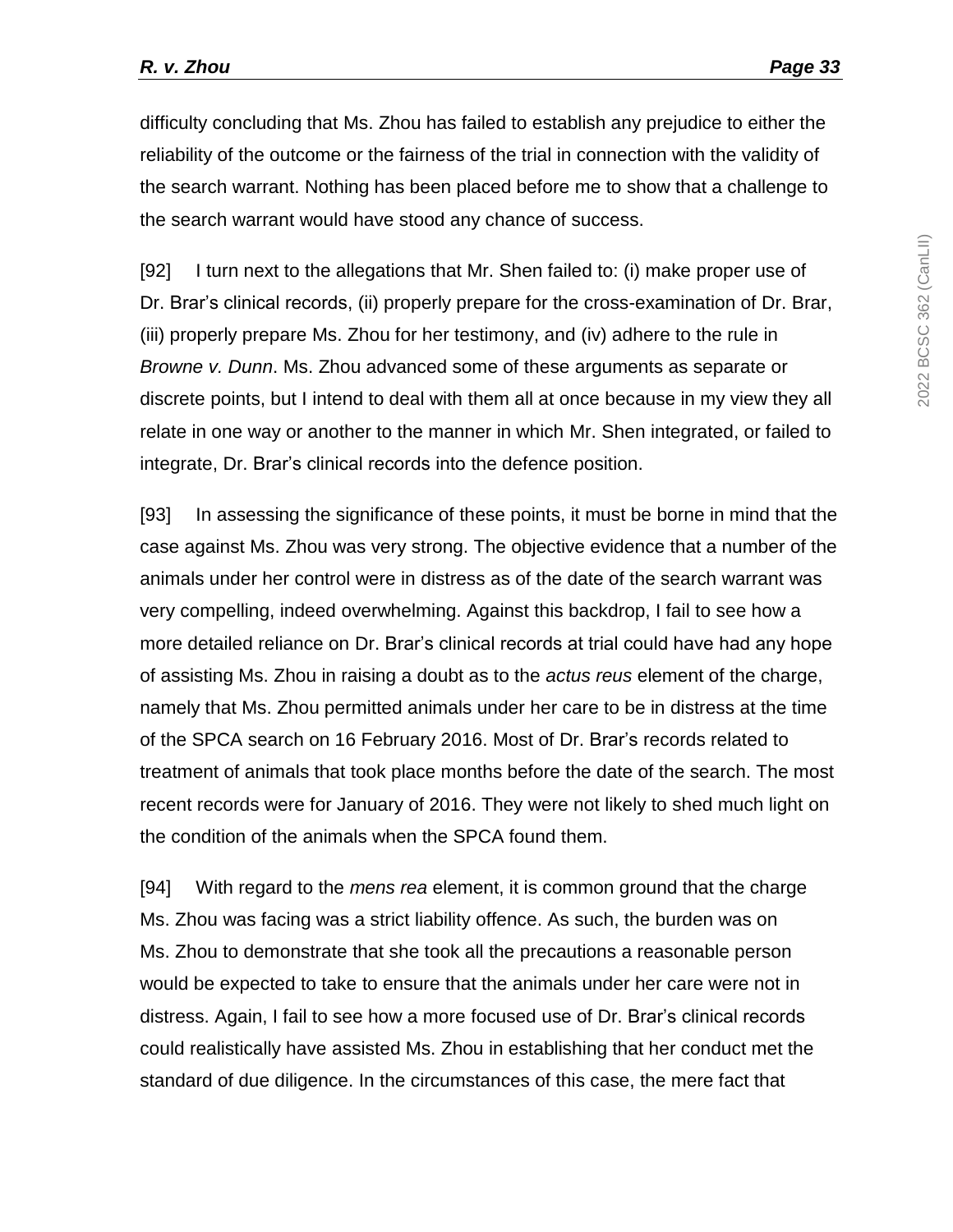Ms. Zhou took animals to a veterinary clinic with some degree of frequency was not enough. Indeed, the trial judge accepted that "Ms. Zhou, on a very regular basis, took animals to Dr. Brar for preventative care and for treatment", but reasoned at para. 289(5) that "[s]imply pointing to the number of visits made to the vet is not an answer". I see no reasonable possibility that cross-examining Dr. Brar more pointedly on his clinical records would have altered the trial judge's conclusion on this point.

[95] Ms. Zhou also says trial counsel's failure to effectively use the clinical records impacted upon the trial judge's assessment of her credibility as a witness. Recall that at para. 273 of his reasons the trial judge listed eight "examples", considered to be "only some of the problems" with Ms. Zhou's trial testimony. Four of these examples appear to be implicated by Ms. Zhou's argument about the manner in which trial counsel made use of Dr. Brar's clinical records. I will address each of them briefly as follows:

(a) The trial judge's example #1 related to Ms. Zhou's assertion that Peter the cat was under the care of Dr. Brar and was "getting better". The trial judge was critical of the fact that Dr. Brar was not questioned about this cat and he should have been. It is true that Dr. Brar's clinical records make express reference to his treatment of Peter the cat. I accept that if Dr. Brar had been cross-examined on this, he would almost certainly have agreed that he treated this cat. However, extracting that acknowledgement from Dr. Brar would inevitably have carried with it a high risk of drawing out evidence that was damaging if not fatal to Ms. Zhou's credibility and to her case at large. In particular, according to Dr. Brar's clinical records, Peter was not "getting better" when Dr. Brar last saw him on 2 January 2016. This would have undermined Ms. Zhou's credibility on a key point. Moreover, the clinical records indicate that on 2 January 2016, Dr. Brar recommended that Peter see a specialist to address multifactorial problems. There is no evidence that Ms. Zhou did ever acted on this veterinary advice. If this evidence came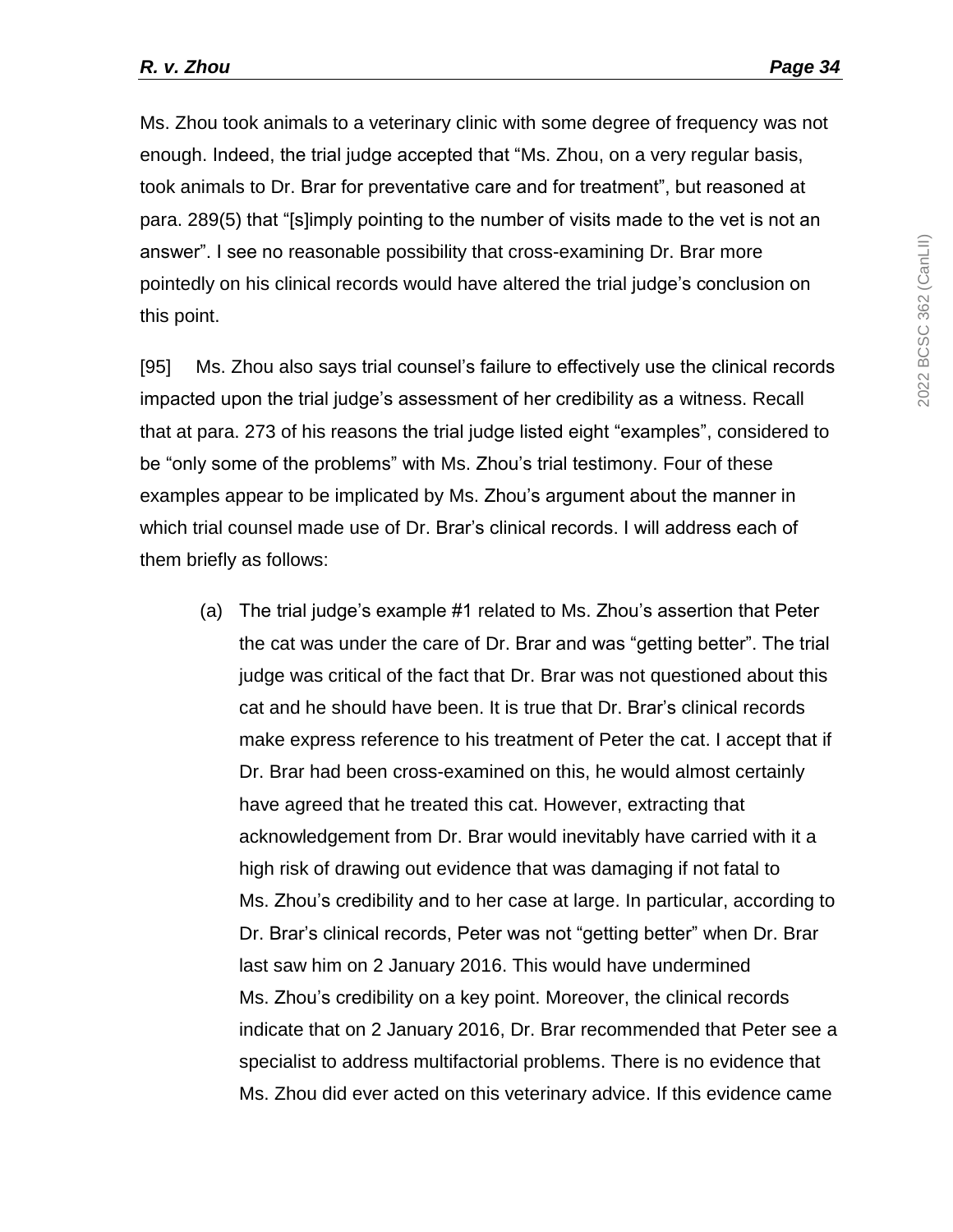out, it would most likely have been fatal to Ms. Zhou's position that she did everything a reasonable person could be expected to do in caring for this animal.

- (b) The trial judge's example #2 related to Ms. Zhou's testimony that the SPCA was aware of Peter the cat based on reports sent by Dr. Brar. Again, the trial judge was critical about the fact that this was not put directly to Dr. Brar. Mr. Shen contends in his affidavit that he actually elicited evidence that Dr. Brar sent correspondence about his treatment of Ms. Zhou's animals to the SPCA. On appeal, the Crown concedes that Dr. Brar in fact sent records to the SPCA and that those records referenced Peter the cat. The Crown cites *R. v. Trejo*, 2020 BCCA 302 at paras. 57-63 and 91-93 for the proposition that an adverse credibility finding on a peripheral matter of marginal relevance is unlikely, on its own, to satisfy the prejudice component of the ineffective assistance of counsel test. Accepting that Dr. Brar might have been questioned more directly on this point, in my view it is a matter of peripheral importance. The more important and damaging point, emphasized in the latter part of the trial judge's example #2, is that if Ms. Zhou believed that the SPCA was specifically aware of the condition of Peter the cat, then it made no sense for her to hide this animal in the attic, as she admittedly did, in conditions which the trial judge found to be distressing.
- (c) The trial judge's example #3 related to Ms. Zhou's testimony in asserting that the SPCA was only interested in taking away the healthy cats, and that Peter the cat was not seriously ill and not in distress when the SPCA seized it on 16 February 2016. I see no prospect that more detailed cross-examination of Dr. Brar on the clinical records, or any other use of the clinical records at trial, would have altered the trial judge's finding on this point. There was overwhelming evidence that Peter the cat was in distress on 16 February 2016, and I have not been shown anything in Dr. Brar's clinical records that would realistically have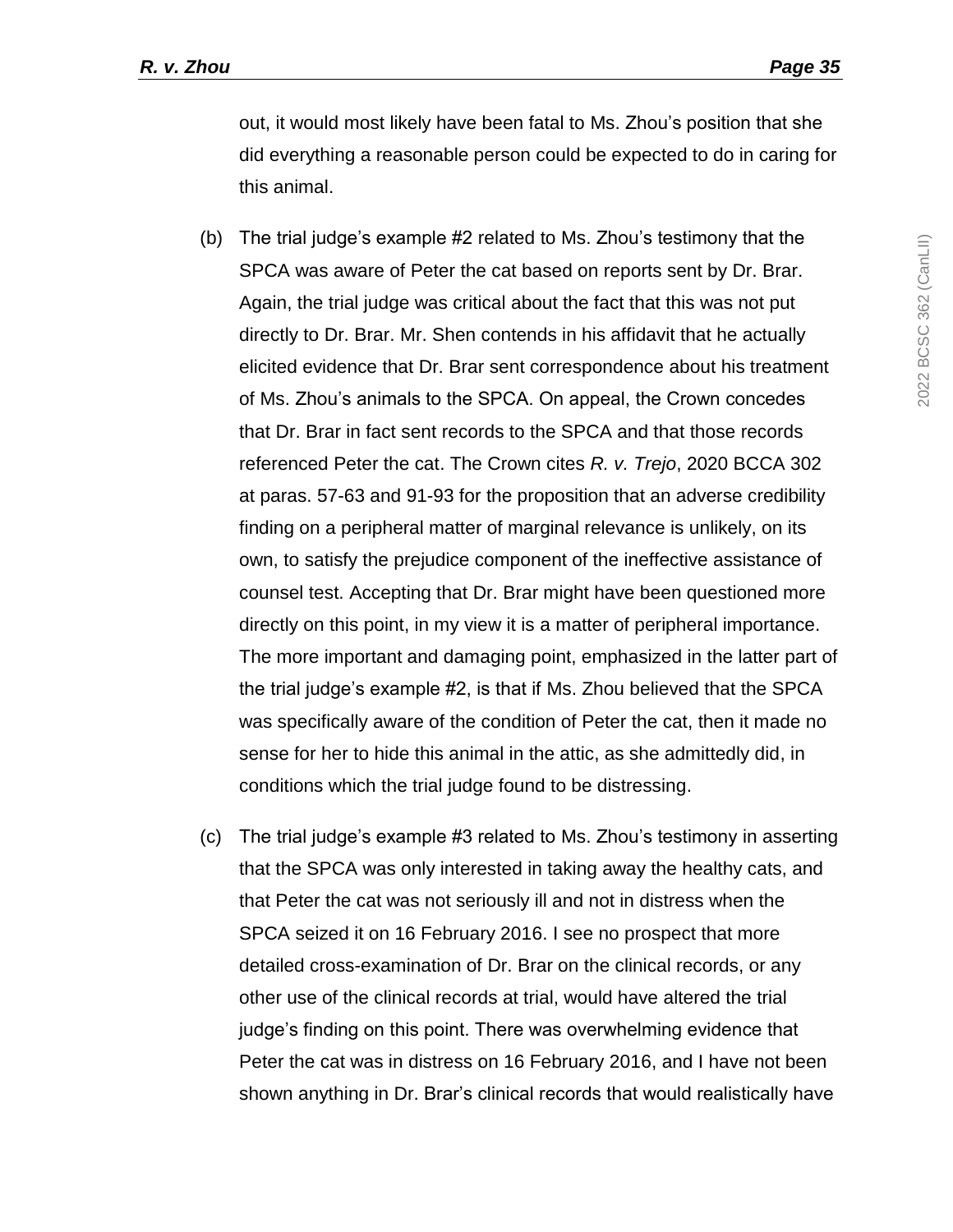altered the trial judge's conclusion on this point. Further, as the trial judge also noted, Ms. Zhou's assertion that Peter the cat was not seriously ill was inconsistent with her own testimony that she put this cat in the attic because it was old and sick and she thought the SPCA would kill it, and then use Peter's condition as an excuse to take her other cats. More detailed cross-examination of Dr. Brar would not resolve these contradictions within Ms. Zhou's testimony.

(d) The trial judge's example #6 pertained to Ms. Zhou's assertion that Peter the cat previously had a serious case of ringworm but that after using the medication prescribed by Dr. Brar, this cat no longer had a ringworm condition at all. The trial judge found that this testimony was inconsistent with the evidence of Dr. Walton that when Peter the cat was examined with a diagnostic lamp after its seizure on 16 February 2016, it "glowed like a Christmas tree", to an extent that Dr. Walton had never previously seen in 18 years as a veterinarian. I see nothing in Dr. Brar's clinical records that could have been used to reinforce Ms. Zhou's assertion on this point, or to contradict the objective observations made by Dr. Walton. There is nothing in the records to corroborate Ms. Zhou's assertion that Dr. Brar saw Peter the cat on 17 January or 31 January 2016. If the records are to be relied upon, the last time Dr. Brar treated Peter the cat was on 2 January 2016. Dr. Walton's evidence of this animal's condition upon examination some six weeks later was, frankly, overwhelming.

[96] Dr. Brar's clinical records have no apparent connection to the balance of the problematic aspects of Ms. Zhou's testimony listed as "examples" by the trial judge. Considering the points raised in the preceding paragraph both individually and cumulatively, I see no realistic possibility that making more specific use of the clinical records relating to Peter the cat would have significantly impacted on the trial judge's assessment of Ms. Zhou's credibility. This is because making more pointed use of Dr. Brar's clinical records would inevitably have drawn attention to details that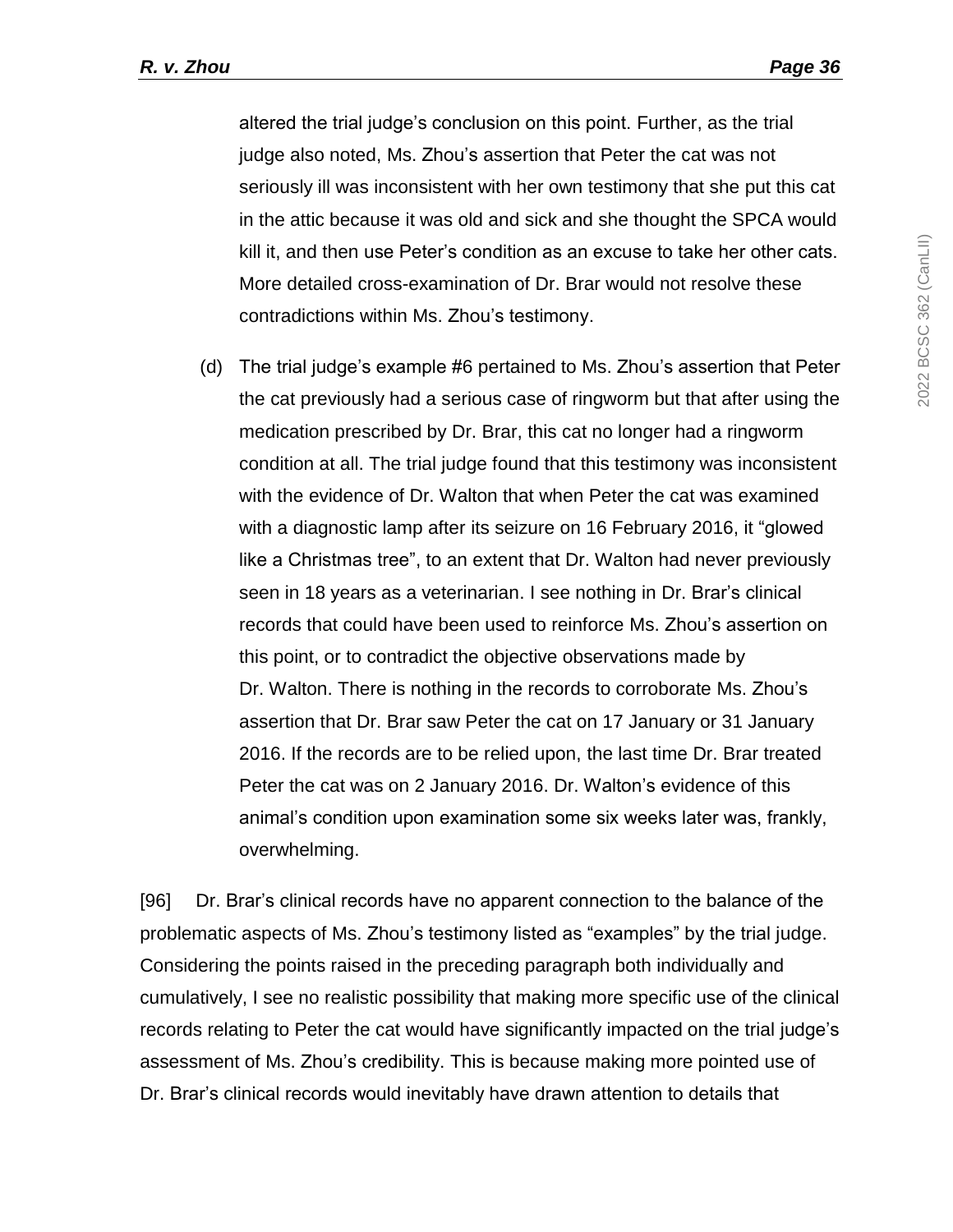contracted Ms. Zhou's testimony on key points. Moreover, adopting this approach would have involved reference to records containing details that would in all likelihood have been fatal to the defence position on due diligence.

[97] Ms. Zhou points to the trial judge's observation that certain aspects of Ms. Zhou's testimony were not put to Dr. Brar, which the trial judge considered to offend the rule in *Browne v. Dunn*. Ms. Zhou argues that this was a product of trial counsel's failure to properly prepare for cross-examination of Dr. Brar, and the examination in chief of Ms. Zhou herself. Ms. Zhou says that if her lawyer had properly prepared her for her trial testimony, for example by having her provide a comprehensive written summary of her position, or sitting down with her and developing a bullet list of things to be addressed in her testimony, counsel would have known what Ms. Zhou would say in her testimony, putting him in a position to put these things to Dr. Brar in cross-examination during the Crown's case.

[98] As I understand it, trial counsel's response to this allegation is twofold. First, Mr. Shen denies that he was not prepared to examine the witnesses at trial; the fact that he did not produce or obtain a comprehensive written summary of Ms. Zhou's anticipated evidence does not mean he was unprepared. Second, Mr. Shen says the so-called *Browne v. Dunn* problem arose in this case not because of lack of preparation, but was rather an inherent risk of the overall defence strategy to elicit general evidence about Ms. Zhou's efforts to have the animals treated by a veterinarian, without focusing on the specifics of any particular animal. Mr. Shen was particularly concerned with avoiding any focus on the treatment history for Peter the cat, the sickest of the animals at the time of the SPCA search, who ultimately had to be euthanized.

[99] Whether Mr. Shen properly prepared for the examination of Ms. Zhou or cross-examination of Dr. Brar is a subject falling under the performance component of the ineffective assistance of counsel analysis. Focusing for the time being on the prejudice component, the question is whether the fact that trial counsel did not put certain details to Dr. Brar in cross-examination, which Ms. Zhou later testified about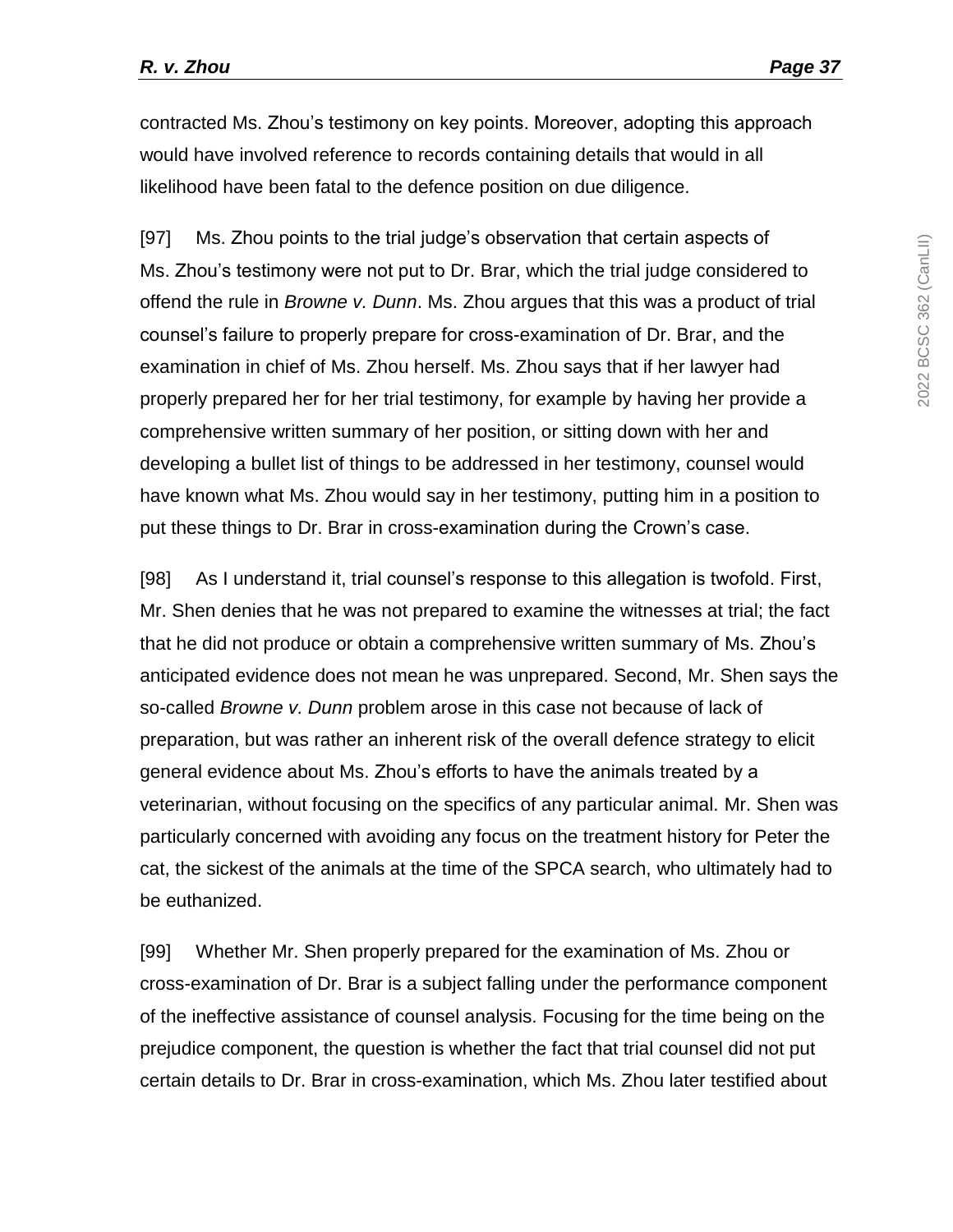in her evidence, prejudiced Ms. Zhou's case. In one sense, it did hurt the defence case because the trial judge cited the failure to put certain details to Dr. Brar as a factor weighing against Ms. Zhou's credibility. However, that is not the end of the analysis, but just the starting point. The question is whether there is a reasonable probability that failure to put certain specific details to Dr. Brar in cross-examination somehow impacted on either the reliability of the verdict, or the fairness of the trial process. In my view, it did not, for the reasons that follow.

[100] It is certainly a reasonable possibility that, when shown the records reflecting his treatment of Peter the cat, Dr. Brar would have agreed with the suggestion that he knew that cat by name, and that it was "under his care". However, in my view it is not a reasonable possibility that, if shown the records with respect to his treatment of Peter, he would have agreed with the suggestion that this cat was "getting better". Indeed, the most recent record for Dr. Brar's treatment of Peter was dated 2 January 2016, at which time the doctor noted that this cat's condition had not improved in several months, and that the recommended course of action was to refer it to a specialist. Moreover, it is quite likely that if Dr. Brar had been shown the records for his treatment of Peter the cat, it would have come out that Dr. Brar did not see this cat as recently as Ms. Zhou claimed in her testimony. In this sense, while the failure to put certain specific details in the clinical records to Dr. Brar caused the trial judge to question the credibility of Ms. Zhou's testimony, I find it more likely than not that putting those specific details to Dr. Brar would inevitably have drawn the court's attention to other details that were both harmful to Ms. Zhou's credibility and damaging to her position on the issue of due diligence.

[101] It is also true that the records Dr. Brar sent to the SPCA specifically referenced Peter the cat, a detail which could have been elicited from Dr. Brar during cross-examination. However, getting Dr. Brar to acknowledge his treatment of Peter the cat carried with it the risk that more damaging details of the treatment history would become the focus of inquiry at trial. Moreover, the key point in the trial judge's example #2 with regard to Ms. Zhou's credibility was not that the SPCA had been given records specifically referencing Peter the cat; the key point was that even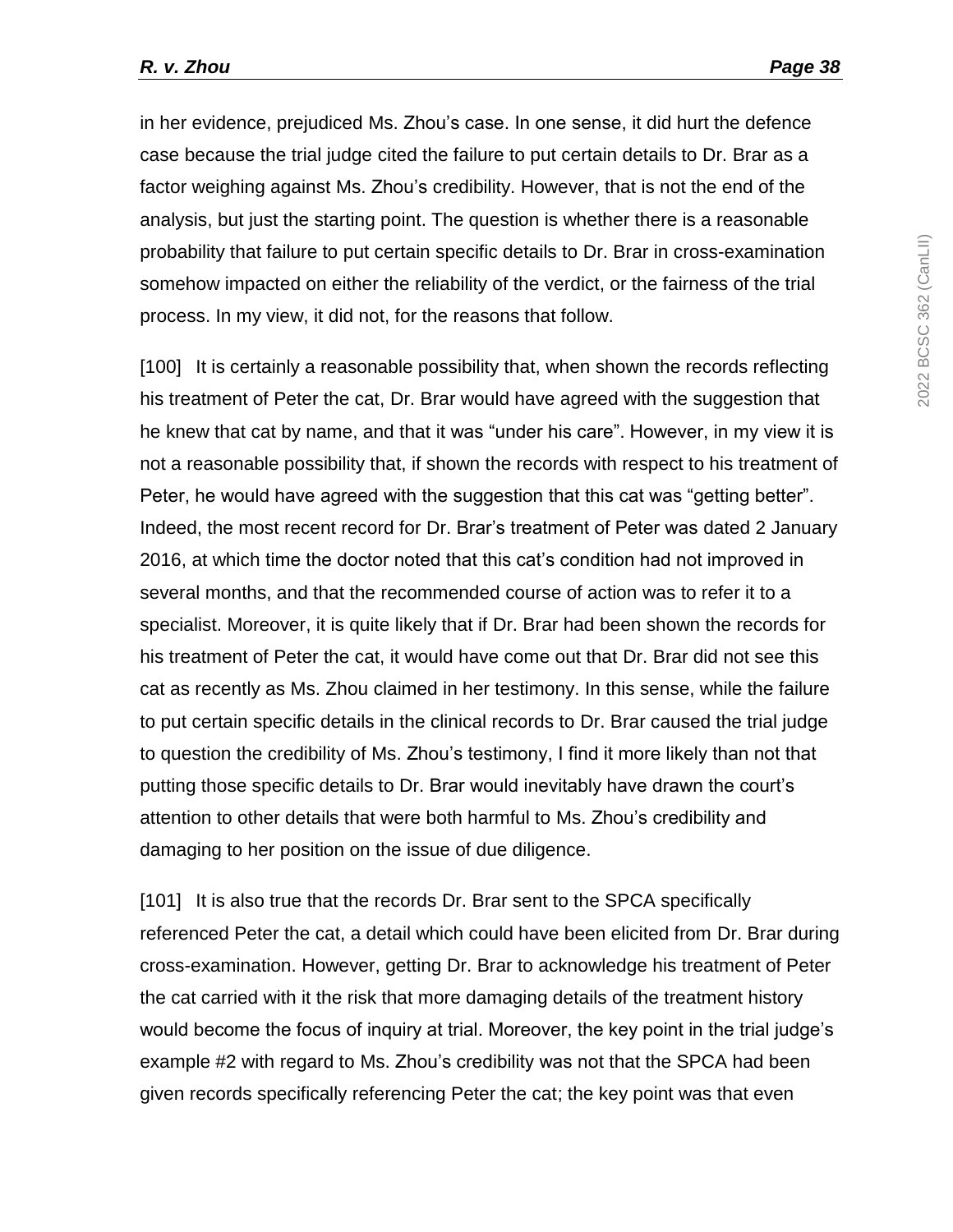though Ms. Zhou claimed to hold a belief that the SPCA was aware of Peter the cat, she still chose to hide this animal in the attic when the SPCA came to search the Colebrook Road property. It was really Ms. Zhou's inconsistent conduct and position, not the failure to put details to Dr. Brar, that was at the heart of the trial judge's finding in this regard.

[102] It cannot be overlooked in the prejudice analysis that the trial judge set out eight specific examples or reasons for questioning Ms. Zhou's credibility, pointing out that these were merely examples and not an exhaustive list of the problems with Ms. Zhou's testimony. Only two of the eight examples involved any reliance whatsoever on *Browne v. Dunn* adverse inference reasoning. I consider it more likely than not that if counsel had put the offending particulars to Dr. Brar, the net effect would have been worse for Ms. Zhou, not better. And even excluding those two specific examples, the trial judge listed six other credibility problems that were completely unaffected by *Browne v. Dunn* reasoning. Thus, if trial counsel had made more extensive use of the clinical records in cross-examining Dr. Brar, I see no realistic possibility on this record that the trial judge would have found Ms. Zhou to be a credible witness. The very clinical records that Ms. Zhou now complains were not properly used by her trial counsel would in all likelihood have further undermined her credibility, rather than bolstering it.

[103] Finally, I must consider the impact of the omitted records. Recall that there were three specific clinical records that Mr. Shen did not have in his possession at the time of the trial. I have described the content of the omitted records in paras. 66 to 68 above. The content of these records is similar to the content of many of the clinical records that Mr. Shen did have at his disposal during the trial. In light of all of the points and concerns identified above, I find no reasonable possibility that counsel's failure to seek out and obtain these three records for use at trial impacted on either the reliability of the verdict, or the fairness of the trial process. I would simply be repeating myself in identifying the various ways in which reliance on these records at trial would have undermined Ms. Zhou's position. Those considerations